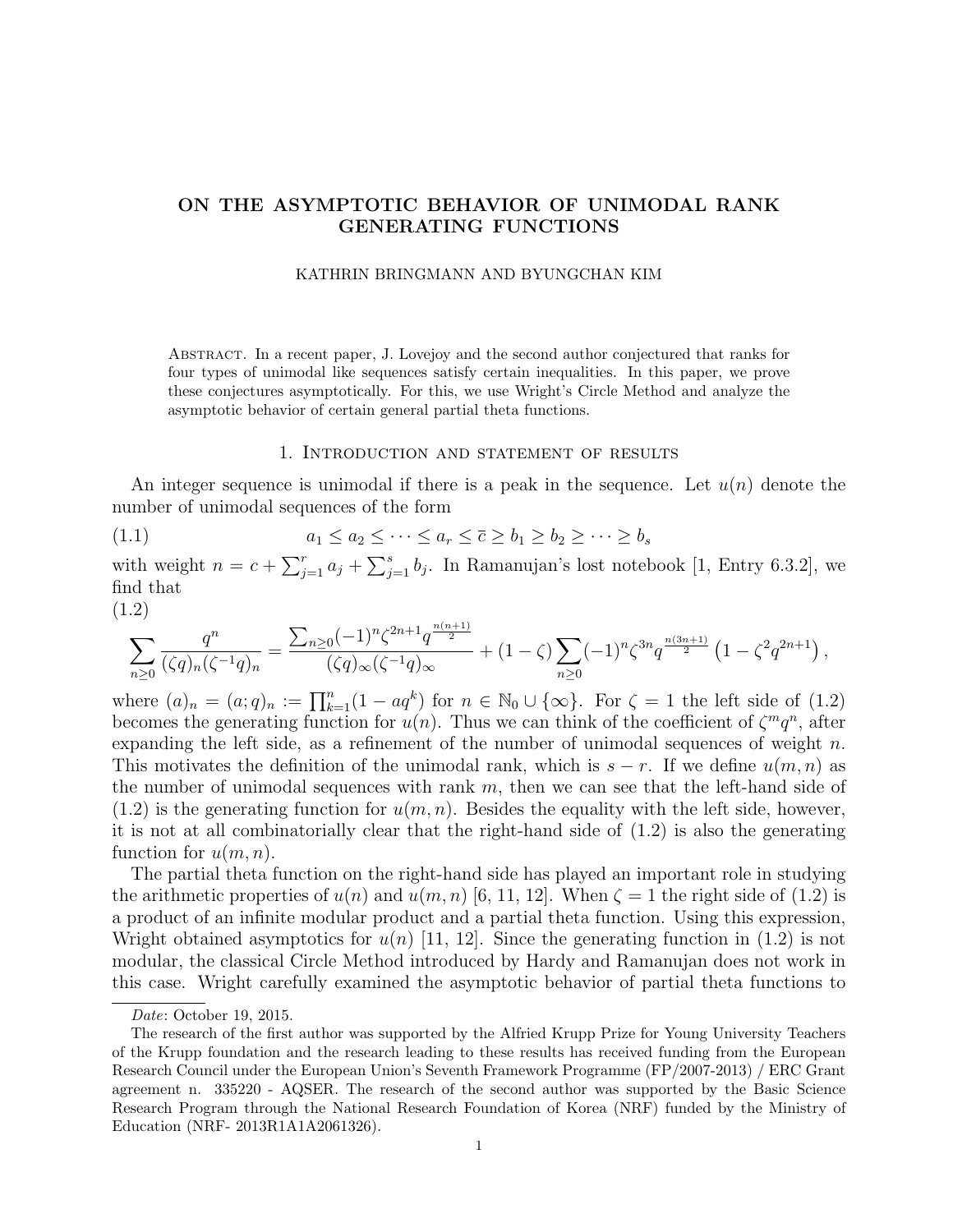#### 2 K. BRINGMANN AND B. KIM

employ the Circle Method. On the other hand, Lovejoy and the second author [6] studied the rank differences for  $u(m, n)$  and congruences for certain arithmetic functions involving  $u(m, n)$  by analyzing the partial theta function that appeared in the generating function. In a follow-up paper [7], Lovejoy and the second author studied the rank differences for three additional types of unimodal sequences. As the rank for  $u(n)$  stems from a two variable partial theta function identity, all of these ranks are motivated by identities for two-variable partial theta functions. These three types of unimodal ranks are denoted by  $w(m, n)$ ,  $v(m, n)$ , and  $\nu(m, n)$ , respectively. (See Section 2 for the combinatorial definitions.) While studying the rank differences for these unimodal ranks, Lovejoy and the second author [7] conjectured that these ranks are weakly decreasing, i.e., for non-negative integers m and j with  $m > j$ ,

$$
u(m, n) > u(j, n)
$$

holds for large enough integers  $n$ , and the same phenomenon occurs for the other three unimodal ranks. The main goal of this paper is to confirm these conjectures asymptotically. Namely, we prove that

**Theorem 1.1.** For non-negative integers m and j with  $m > j$ , the inequalities

- (1.3)  $u(j, n) > u(m, n),$
- (1.4)  $w(j, n) > w(m, n),$
- (1.5)  $v(j, n) > v(m, n),$ 
	- $\nu(i, n) > \nu(m, n)$

hold for all sufficiently large integers n.

- Remarks. (i) Due to the symmetry  $u(m, n) = u(-m, n)$  (which also holds for the other unimodal ranks), we see that asymptotically unimodal ranks of weight  $n$  are unimodal sequences with peak  $u(0, n)$ .
	- (ii) For the ranks and cranks of the ordinary partition function, inequalities of the same type have been established by various methods [3, 4, 5, 10]. In these cases, the generating functions are simpler, as they are (mock) modular.

Just as Wright used the asymptotic behavior of a partial theta function to obtain an asymptotic formula for  $u(n)$ , the asymptotic behavior of a partial theta functions also plays a crucial role in obtaining an asymptotic formula for unimodal ranks. However, as our partial theta functions are two-variable functions, analyzing their asymptotic behavior is more involved. In particular, one has to show that the resulting asymptotic expansions converge.

The rest of paper is organized as follows. In Section 2, we explain what each arithmetic function  $u(m, n)$ ,  $w(m, n)$ ,  $v(m, n)$ , and  $v(m, n)$  counts and give their generating functions. In Section 3, we recall basic properties of certain modular forms and evaluate special kinds of integrals. In Section 4, we obtain the asymptotic behavior of a general partial theta function which is an essential part of the proof. In Section 5, by using Wright's Circle Method for more complicated functions, we prove an asymptotic formula for a quite general generating function. In Sections 6–9, we obtain asymptotic formulas for these unimodal rank functions by applying the results from Section 4. From these asymptotic formulas, Theorem 1.1 follows immediately.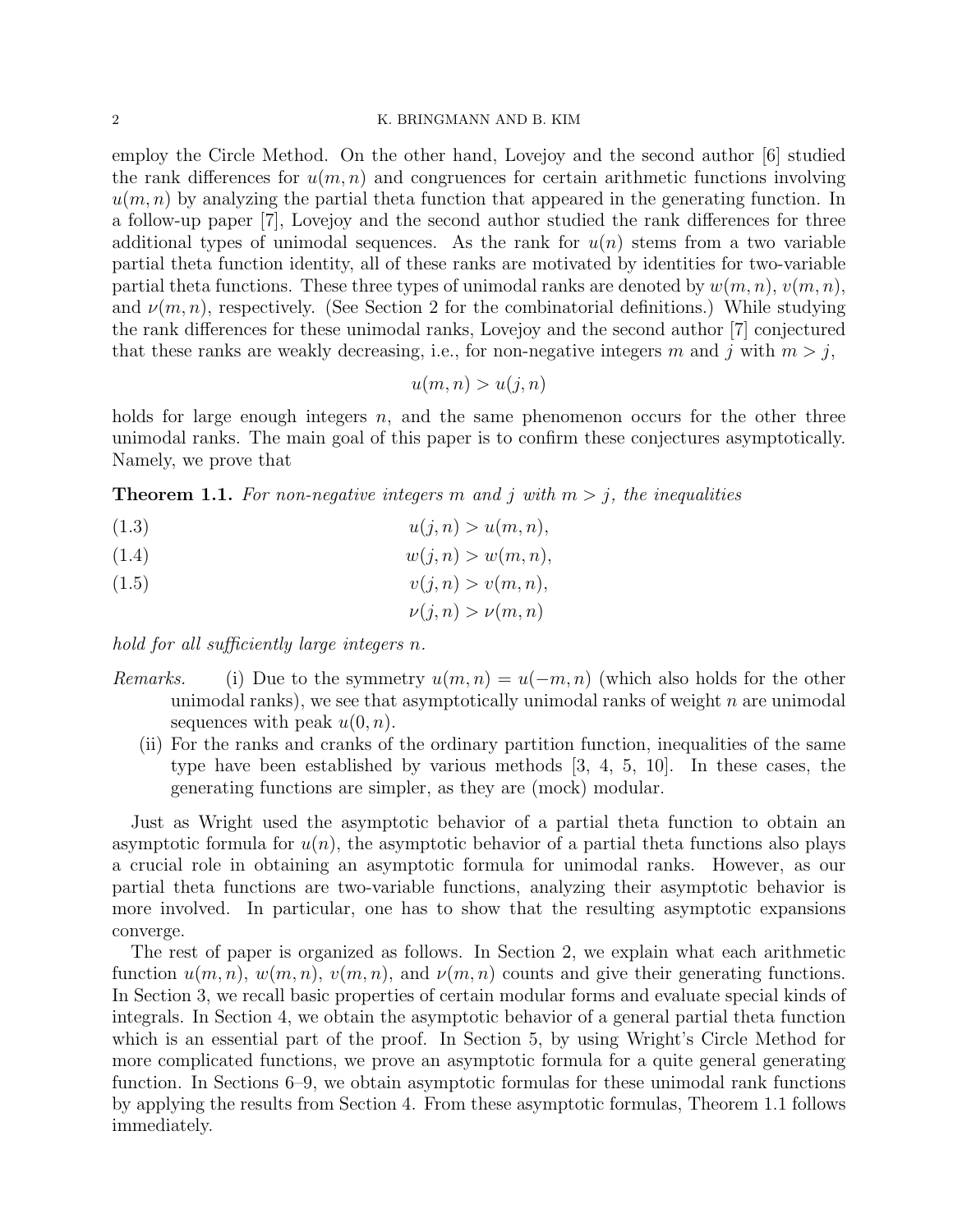#### Acknowledgements

The authors would like to thank the referee for valuable comments. The authors also thank Matthew Krauel and Mike Woodbury for providing comments and suggestions regarding the grammar of the manuscript.

### 2. Unimodal generating functions

In this section, we introduce four types of unimodal sequences and their ranks. For the proofs, we refer the reader to [6, 7].

2.1. **Unimodal sequences.** Recall that  $u(n)$  denotes the number of unimodal sequences of the form (1.1) with weight  $n = c + \sum_{j=1}^{r} a_j + \sum_{j=1}^{s} b_j$ . For example,  $u(4) = 12$ , the relevant sequences being

$$
(\overline{4}), (1, \overline{3}), (\overline{3}, 1), (1, \overline{2}, 1), (\overline{2}, 2), (2, \overline{2}), (1, 1, \overline{2}), (\overline{2}, 1, 1), (\overline{1}, 1, 1, 1), (1, \overline{1}, 1, 1), (1, 1, \overline{1}, 1), (1, 1, 1, \overline{1}).
$$

Define the rank of a unimodal sequence to be  $s-r$ , and assume that the empty sequence has rank 0. Let  $u(m, n)$  be the number of unimodal sequences of weight n with rank m. Then the generating function for  $u(m, n)$  is given by (1.2). Note the symmetry  $u(m, n) = u(-m, n)$ , which follows upon exchanging the partitions  $\sum_{j=1}^{r} a_j$  and  $\sum_{j=1}^{s} b_j$  in (1.1).

2.2. Unimodal sequences with double peak. Let  $w(n)$  be the number of unimodal sequences with a double peak, i.e., sequences of the form

$$
(2.1) \t a_1 \le a_2 \le \cdots \le a_r \le \overline{c} \ge b_1 \ge b_2 \ge \cdots \ge b_s,
$$

with weight  $n = 2c + \sum_{j=1}^{r} a_j + \sum_{j=1}^{s} b_j$ . For example,  $w(6) = 11$ , the relevant sequences being

$$
(\overline{3},\overline{3}), (\overline{2},\overline{2},2), (2,\overline{2},\overline{2}), (\overline{2},\overline{2},1,1), (1,\overline{2},\overline{2},1), (1,1,\overline{2},\overline{2}),(\overline{1},\overline{1},1,1,1,1), (1,\overline{1},\overline{1},1,1,1) (1,1,\overline{1},\overline{1},1,1), (1,1,1,\overline{1},\overline{1},1), (1,1,1,\overline{1},\overline{1}) .
$$

Define the rank of such a unimodal sequence to be  $s-r$ , and assume that the empty sequence has rank 0. Let  $w(m, n)$  denote the number of sequences counted by  $w(n)$  with rank m. Then the generating function for  $w(m, n)$  is given by (see [7, Proposition 2.1])

$$
W(\zeta;q) := \sum_{n\geq 0} \sum_{m\in\mathbb{Z}} w(m,n) \zeta^m q^n = \sum_{n\geq 0} \frac{q^{2n}}{(\zeta q)_n (\zeta^{-1} q)_n}
$$
  
= 
$$
\frac{\zeta^2 + (1+\zeta^2) \sum_{n\geq 1} (-1)^n \zeta^{2n} q^{\frac{n(n+1)}{2}}}{(\zeta q)_{\infty} (\zeta^{-1} q)_{\infty}}
$$
  
+ 
$$
1 - \zeta^2 + (1+\zeta^2) (1-\zeta) \sum_{n\geq 1} (-1)^n \zeta^{3n-2} q^{\frac{n(3n-1)}{2}} (1+\zeta q^n).
$$

Note the symmetry  $w(m, n) = w(-m, n)$ , which follows upon exchanging the partitions  $\sum_{j=1}^r a_j$  and  $\sum_{j=1}^s b_j$  in (2.1).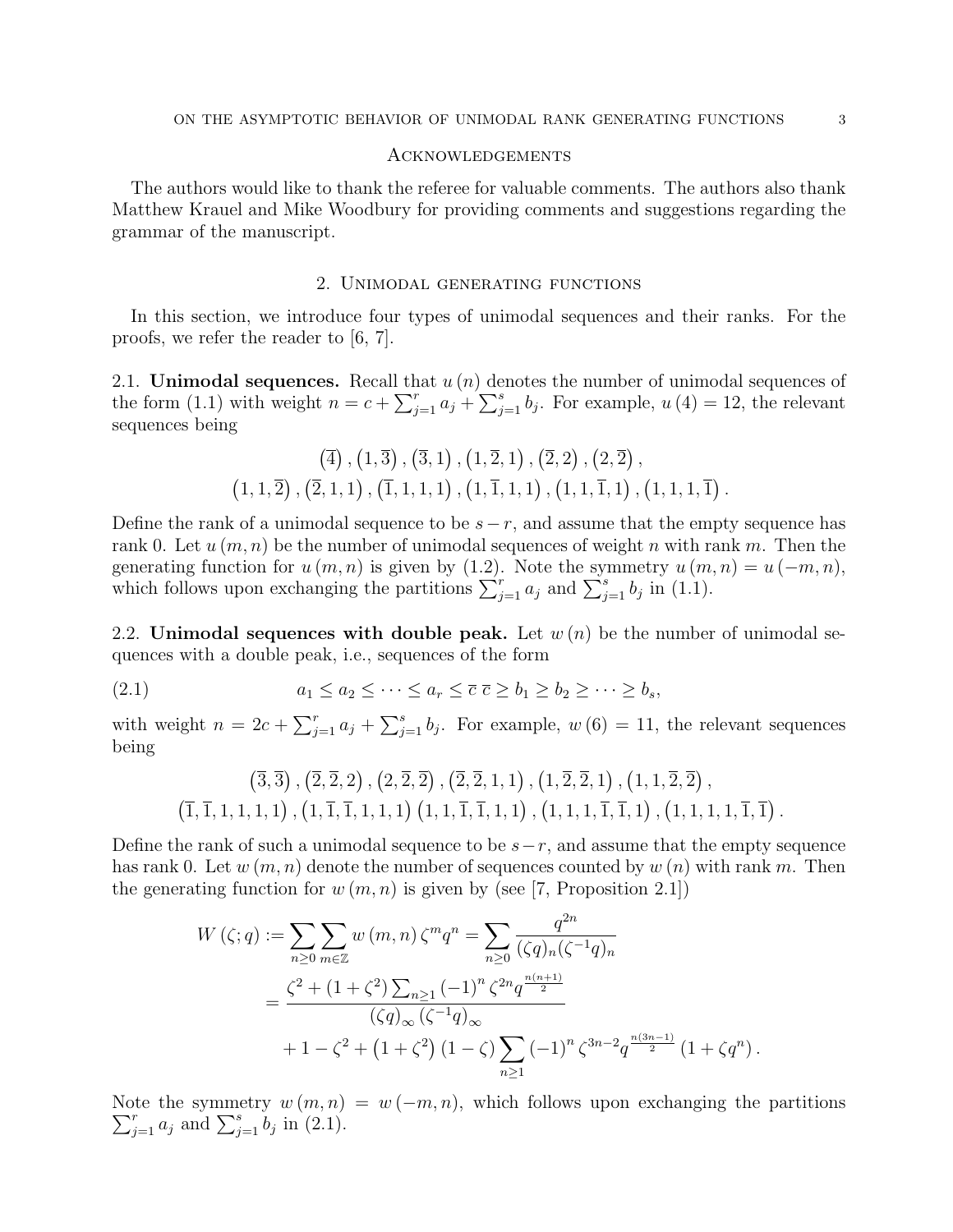#### 4 K. BRINGMANN AND B. KIM

2.3. Durfee unimodal sequences. Let  $v(n)$  denote the number of unimodal sequences of the form (1.1), where  $\sum_j b_j$  is a partition into parts at most  $c - k$  and k is the size of the Durfee square of the partition  $\sum_j a_j$ . For example,  $v(4) = 10$ , the relevant sequences being

$$
(\overline{4}), (1,\overline{3}), (\overline{3},1), (1,\overline{2},1), (\overline{2},2), (2,\overline{2}), (1,1,\overline{2}), (\overline{2},1,1), (\overline{1},1,1,1), (1,1,1,\overline{1}).
$$

Define the rank of a sequence counted by  $v(n)$  to be  $s - r$ , and assume that the empty sequence has rank 0. Let  $v(m, n)$  denote the number of sequences counted by  $v(n)$  with rank m. Then the generation function is given by (see [7, Proposition 3.1])

$$
V(\zeta;q) := \sum_{n\geq 0} \sum_{m\in \mathbb{Z}} v(m,n) \zeta^m q^n = \sum_{n\geq 0} \frac{(q^{n+1})_n q^n}{(\zeta q)_n (\zeta^{-1} q)_n}
$$
  
= 
$$
\frac{\zeta}{(\zeta q)_{\infty} (\zeta^{-1} q)_{\infty}} \sum_{n\geq 0} \zeta^{3n} q^{3n^2+2n} (1 - \zeta q^{2n+1}) + (1 - \zeta) \sum_{n\geq 0} \zeta^n q^{n^2+n}.
$$

Although not obvious from the definition, the symmetry  $v(m, n) = v(-m, n)$  follows from the generating function.

2.4. **Odd-Even unimodal sequences.** Let  $\nu(n)$  denote the number of unimodal sequences of the form (1.1) where c has to be odd,  $\sum_j a_j$  is a partition without repeated even parts, and  $\sum_j b_j$  is an overpartition into odd parts whose largest part is not  $\bar{c}$ . (Recall that an overpartition is a partition in which the first occurrence of a part may be overlined.) For example,  $\nu(5) = 12$ , the relevant sequences being

$$
(\overline{5}), (\overline{1}, \overline{3}, 1), (\overline{1}, 1, \overline{3}), (\overline{3}, 1, 1), (\overline{3}, \overline{1}, 1), (\overline{1}, \overline{3}, \overline{1}), (2, \overline{3}), (1, 1, 1, \overline{1}), (1, 1, 1, \overline{1}, 1), (1, 1, \overline{1}, 1, 1), (\overline{1}, 1, 1, 1, 1), (\overline{1}, 1, 1, 1, 1).
$$

Define the rank of a sequence counted by  $\nu(n)$  to be the number of odd non-overlined parts in  $\sum_j b_j$  minus the number of odd parts in  $\sum_j a_j$ , and assume that the empty sequence has rank 0. Let  $\nu(m, n)$  denote the number of sequences counted by  $\nu(n)$  with rank m. Then the generating function is given by (see [7, Proposition 4.1])

$$
\mathcal{V}(\zeta;q) := \sum_{n\geq 0} \sum_{m\in\mathbb{Z}} \nu(m,n) \zeta^m q^n = \sum_{n\geq 0} \frac{(-q)_{2n} q^{2n+1}}{(\zeta q;q^2)_{n+1} (\zeta^{-1}q;q^2)_{n+1}} \\
= \frac{\zeta(-q)_{\infty}}{(1+\zeta)\left(\zeta q;q^2\right)_{\infty} (\zeta^{-1}q;q^2)_{\infty}} \sum_{n\geq 0} (-1)^n \zeta^n q^{\frac{n(n+1)}{2}} - \frac{\zeta}{1+\zeta} \sum_{n\geq 0} (-1)^n \zeta^n q^{n^2+n}.
$$

 $\sum_j a_j$  with the odd non-overlined parts of  $\sum_j b_j$ . Note the symmetry  $\nu(m,n) = \nu(-m,n)$ , which follows from exchanging the odd parts of

### 3. Preliminaries and some integral approximations

In this section we recall some special modular forms and their behavior under modular inversion and give some (asymptotic) integral evaluations that are required for our proofs.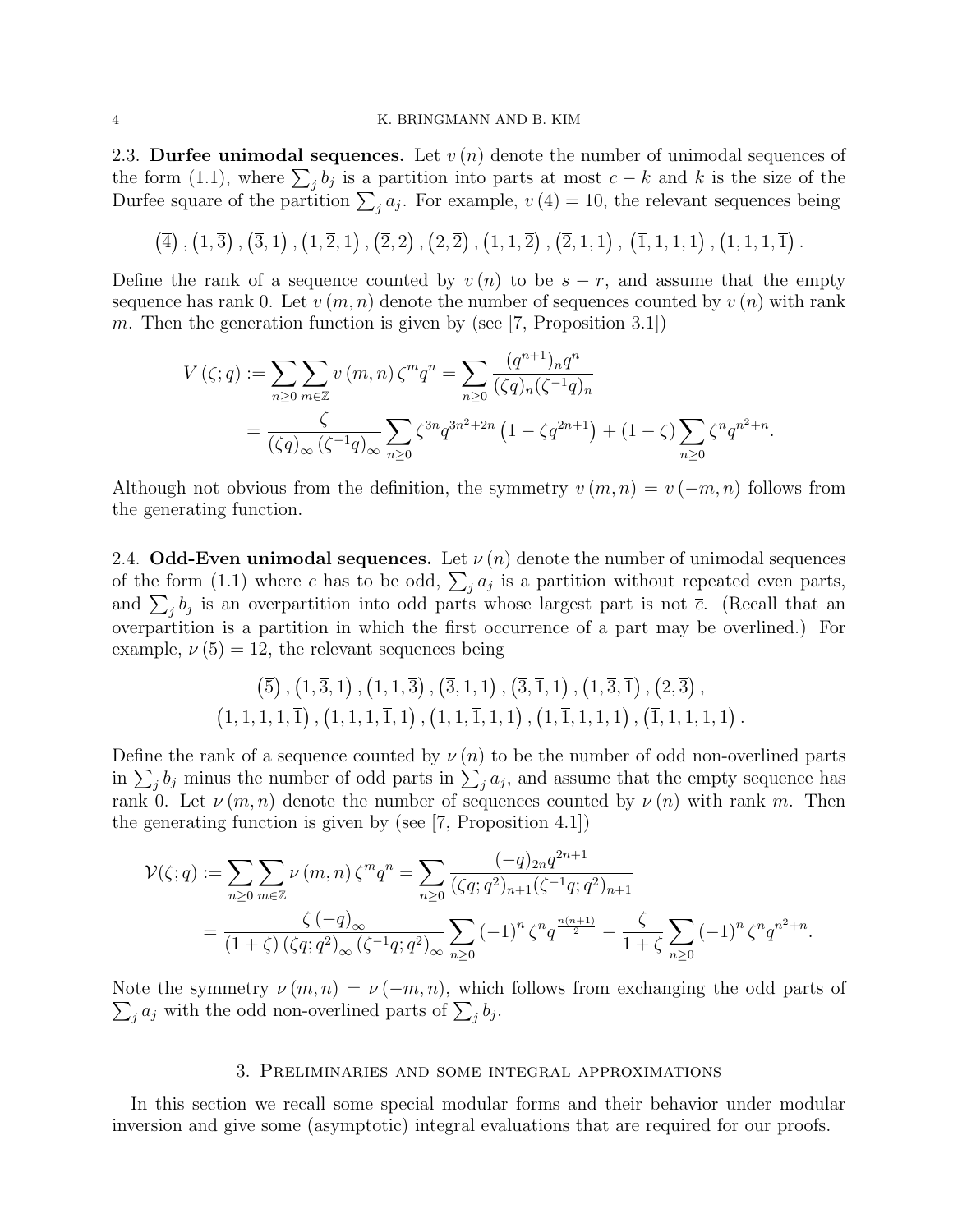3.1. Special modular forms and Jacobi forms. Define the usual Dedekind  $\eta$  function  $(q := e^{2\pi i \tau} \text{ throughout})$ 

$$
\eta(\tau) := q^{\frac{1}{24}} \prod_{n \ge 1} (1 - q^n)
$$

and Jacobi's theta function  $(\zeta := e^{2\pi i z} \text{ throughout})$ 

$$
\vartheta(z;\tau) := \sum_{n \in \frac{1}{2} + \mathbb{Z}} q^{n^2} e^{2\pi i n \left(z + \frac{1}{2}\right)} = -i q^{\frac{1}{8}} \zeta^{-\frac{1}{2}} \prod_{n \geq 1} \left(1 - q^n\right) \left(1 - \zeta q^{n-1}\right) \left(1 - \zeta^{-1} q^n\right).
$$

We require the following transformations.

Lemma 3.1. We have

$$
\eta\left(-\frac{1}{\tau}\right) = \sqrt{-i\tau}\eta(\tau),
$$

$$
\vartheta\left(\frac{z}{\tau}; -\frac{1}{\tau}\right) = -i\sqrt{-i\tau}e^{\frac{\pi i z^2}{\tau}}\vartheta(z;\tau).
$$

From Lemma 3.1, we directly obtain the following asymptotic behavior which plays an important role in the investigation of the asymptotic behavior of the generating functions.

**Lemma 3.2.** For  $0 \leq z \leq \frac{1}{2}$  $\frac{1}{2}$ , we have

$$
\frac{1}{(\zeta q)_{\infty} (\zeta^{-1} q)_{\infty}} = -iq^{\frac{1}{12}} \frac{e^{\frac{\pi i}{6\tau}} \zeta^{-\frac{1}{2}} (1 - \zeta) e^{\frac{\pi i z^2}{\tau}}}{\left(1 - e^{\frac{2\pi i z}{\tau}}\right) e^{-\frac{\pi i z}{\tau}}} \left(1 + O\left(e^{-2\pi(1-z)\text{Im}\left(-\frac{1}{\tau}\right)}\right)\right).
$$

The following lemma plays a key role in bounding the generating function away from the dominant pole.

**Lemma 3.3.** Let  $\tau = x + iy \in \mathbb{H}$  with  $y \leq |x| \leq \frac{1}{2}$ . Then, as  $y \to 0$ ,

$$
\left|\frac{1}{(q)_{\infty}}\right| \ll e^{\frac{5\pi}{72y}}.
$$

*Proof.* The proof follows immediately from Lemma 3.5 of [3] with  $M = 1$ .

3.2. Integral evaluations. In our asymptotic considerations, certain integrals occur which lead to special values of Euler polynomials. To be more precise, define for  $a \in \mathbb{R}^+$ ,  $\tau \in \mathbb{H}$ , and  $\ell \in \mathbb{N}_0$ 

$$
\mathcal{I}_{\ell}(a,\tau) := \int_0^a \frac{z^{2\ell+1}}{\sinh\left(\frac{\pi i z}{\tau}\right)} dz,
$$
  

$$
\mathcal{K}_{\ell}(a,\tau) := \int_0^a \frac{z^{2\ell}}{\cosh\left(\frac{\pi i z}{\tau}\right)} dz.
$$

Then we have the following integral approximations.

Lemma 3.4. Let  $a \in \mathbb{R}^+$ .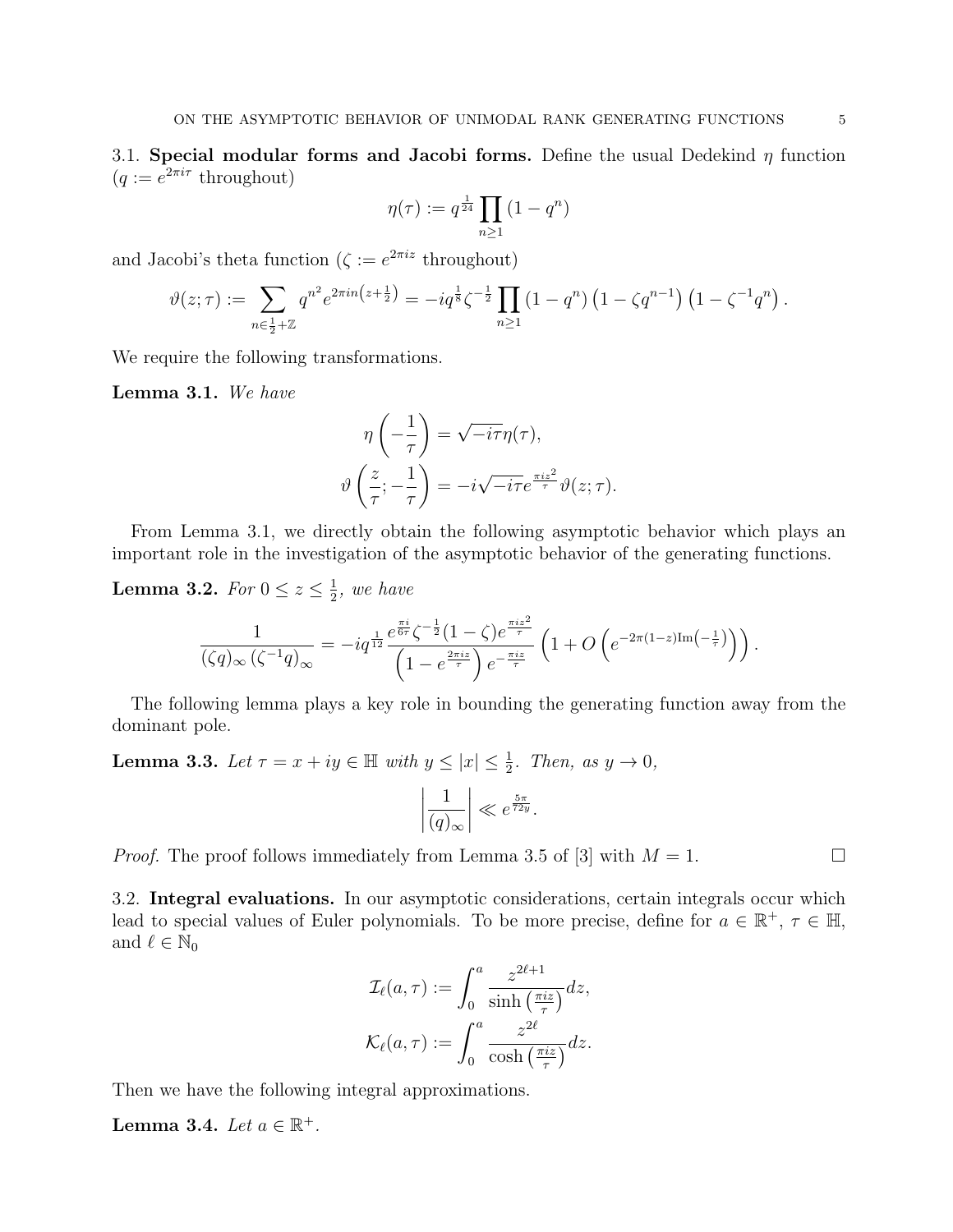(i) We have, as  $y \to 0$ ,

$$
\mathcal{I}_{\ell}(a,\tau) = \frac{1}{2} E_{2\ell+1}(0)\tau^{2\ell+2} + O\left(e^{-\pi a \text{Im}\left(-\frac{1}{\tau}\right)}\right),
$$

where  $E_n(x)$  denotes the nth Euler polynomial.

(ii) We have, as  $y \to 0$ ,

$$
\mathcal{K}_{\ell}(a,\tau) = -iE_{2\ell} \cdot \left(\frac{\tau}{2}\right)^{2\ell+1} + O\left(e^{-\pi a \text{Im}\left(-\frac{1}{\tau}\right)}\right),
$$

where  $E_n$  is the nth Euler number.

Proof. (i) We write

$$
\mathcal{I}_{\ell}(a,\tau) = \int_0^{\infty} \frac{z^{2\ell+1}}{\sinh\left(\frac{\pi i z}{\tau}\right)} dz - \int_a^{\infty} \frac{z^{2\ell+1}}{\sinh\left(\frac{\pi i z}{\tau}\right)} dz.
$$

In the first integral we make the change of variables  $z \mapsto -i\tau z$  to obtain, by the Residue Theorem, that it equals

$$
(-1)^{\ell+1} \tau^{2\ell+2} \int_0^\infty \frac{z^{2\ell+1}}{\sinh(\pi z)} dz.
$$

The integral now evaluates as  $\frac{(-1)^{\ell+1}E_{2\ell+1}(0)}{2}$  by Lemma 2.3 of [3]. For the the second integral, we see that

$$
\int_{a}^{\infty} \frac{z^{2\ell+1}}{\sinh\left(\frac{\pi iz}{\tau}\right)} dz \ll \int_{a}^{\infty} z^{2\ell+1} e^{-\pi z \text{Im}\left(-\frac{1}{\tau}\right)} dz
$$
  

$$
\ll \left(\text{Im}\left(-\frac{1}{\tau}\right)\right)^{-2\ell-2} \Gamma\left(2\ell+2, \pi a \text{Im}\left(-\frac{1}{\tau}\right)\right)
$$
  

$$
\ll \text{Im}\left(-\frac{1}{\tau}\right)^{-1} e^{-\pi a \text{Im}\left(-\frac{1}{\tau}\right)} \ll e^{-\pi a \text{Im}\left(-\frac{1}{\tau}\right)},
$$

where  $\Gamma(\alpha, x) := \int_x^{\infty} t^{\alpha-1} e^{-t} dt$  is the incomplete gamma function, and we used the fact that, as  $x \to \infty$ ,

$$
\Gamma(k, x) \sim x^{k-1} e^{-x}.
$$

(ii) For the evaluation of  $\mathcal{K}_{\ell}(a, \tau)$ , we similarly write

$$
\mathcal{K}_{\ell}(a,\tau) = \int_0^{\infty} \frac{z^{2\ell}}{\cosh\left(\frac{\pi i z}{\tau}\right)} dz - \int_a^{\infty} \frac{z^{2\ell}}{\cosh\left(\frac{\pi i z}{\tau}\right)} dz.
$$

The first integral equals

$$
i(-1)^{\ell+1} \left(\frac{\tau}{\pi}\right)^{2\ell+1} \int_0^\infty \frac{z^{2\ell}}{\cosh(z)} dz.
$$

We next find that

$$
\int_0^\infty \frac{z^{2\ell}}{\cosh(z)} dz = 2 \int_0^\infty \frac{z^{2\ell} e^{-z}}{1 + e^{-2z}} dz = 2 \sum_{j=0}^\infty (-1)^j \int_0^\infty z^{2\ell+1} e^{-(2j+1)z} \frac{dz}{z}
$$
  
=  $2(2\ell)! \sum_{j=0}^\infty \frac{(-1)^j}{(2j+1)^{2\ell+1}} = 2(2\ell)! \beta(2\ell+1) = (-1)^\ell E_{2\ell} \left(\frac{\pi}{2}\right)^{2\ell+1},$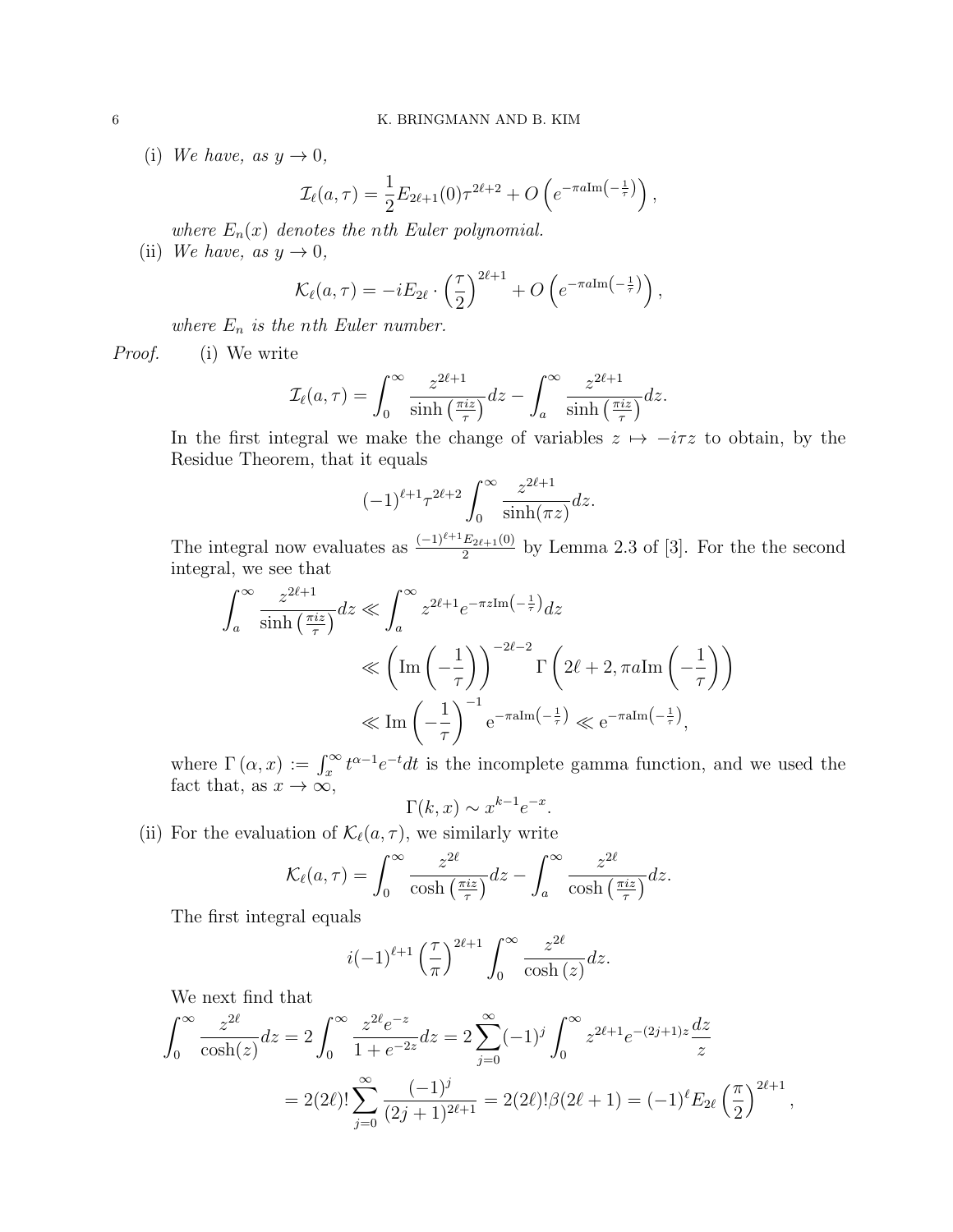where  $\beta(s) := \sum_{n=0}^{\infty}$  $(-1)^n$  $\frac{(-1)^n}{(2n+1)^s}$  is Dirichlet's  $\beta$ -function, and we used that  $\beta(2\ell + 1) =$  $(-1)^{\ell} E_{2\ell} \pi^{2\ell+1}$  $\frac{1)^{k}E_{2\ell}\pi^{2k+1}}{2^{2\ell+2}(2\ell)!}$  [9, equation (3)]. The second integral may now be bounded as before, giving the claim.

### 4. Asymptotic expansion of a partial theta function

As the generating functions we are interested in contain partial theta functions, investigating their asymptotic behavior is a crucial part of this paper. To more uniformly treat the occurring functions, we define the partial theta function  $(d \in \mathbb{Q}^+, k \in \mathbb{N})$ 

$$
F_{d,k}(z;\tau) := \sum_{n\geq 0} \zeta^{kn+d} q^{(kn+d)^2}.
$$

The following theorem explains the asymptotic behavior near  $q = 1$ .

Theorem 4.1. The asymptotic expansion

$$
F_{d,k}(z;\tau) = \sum_{\ell \ge 0} \frac{(2k\pi i z)^{\ell}}{\ell!} \left( \frac{\Gamma\left(\frac{\ell+1}{2}\right)}{2(2\pi)^{\frac{\ell+1}{2}}k^{\ell+1}} (-i\tau)^{-\frac{\ell+1}{2}} - \sum_{j=0}^N \frac{(2k^2\pi i)^j}{j!} \frac{B_{2j+\ell+1}\left(\frac{d}{k}\right)}{2j+\ell+1} \tau^j \right) + O\left(|\tau|^{N+1}\right),
$$

converges for  $|z| < \frac{1}{4l}$  $\frac{1}{4k}$ . Here  $B_n(x)$  denotes the nth Bernoulli polynomial.

Before proving Theorem 4.1, we require an auxiliary lemma which is a slight extension of a lemma of Zagier [13]. Recall that a function f is of rapid decay if  $z<sup>A</sup> f(z)$  is bounded for any  $A \in \mathbb{R}$ .

**Lemma 4.2** (Proposition 3 of [13]). Let  $f : \mathbb{C} \to \mathbb{C}$  be a  $C^{\infty}$  function. Furthermore, we require that  $f(x)$  and all its derivatives are of rapid decay for  $\text{Re}(x) \to \infty$ . Then, for  $t \to \infty$ with  $\text{Re}(t) > 0$  and  $a > 0$ , we have for any  $N \in \mathbb{N}_0$ :

$$
\sum_{m\geq 0} f((m+a)t) = \frac{1}{t} \int_0^\infty f(x)dx - \sum_{n=0}^N \frac{f^{(n)}(0)}{n!} \frac{B_{n+1}(a)}{n+1} t^n
$$

$$
- \frac{t^N}{(N+1)!} \int_0^\infty \mathcal{B}_{N+1}\left(a - \frac{x}{t}\right) f^{(N+1)}(x) dx,
$$

where  $\mathcal{B}_n(x) := B_n(x - |x|)$ .

We also need the following lemma, which plays an important role in showing convergence of various asymptotic expansions.

**Lemma 4.3.** For all  $n \in \mathbb{N}_0$  and  $\ell \in \mathbb{N}$ , we have

$$
\int_0^\infty \left| f_{\ell}^{(n)}(x) \right| dx \le \frac{4^n}{2} \Gamma\left(\frac{\ell+n+1}{2}\right),\,
$$

where  $f_{\ell}(x) := x^{\ell} e^{-x^2}$ .

Proof. We denote

$$
f_{\ell}^{(n)}(x) =: e^{-x^2} \sum_{k=0}^{n} A_k(n) x^{\ell+n-2k}.
$$

 $\Box$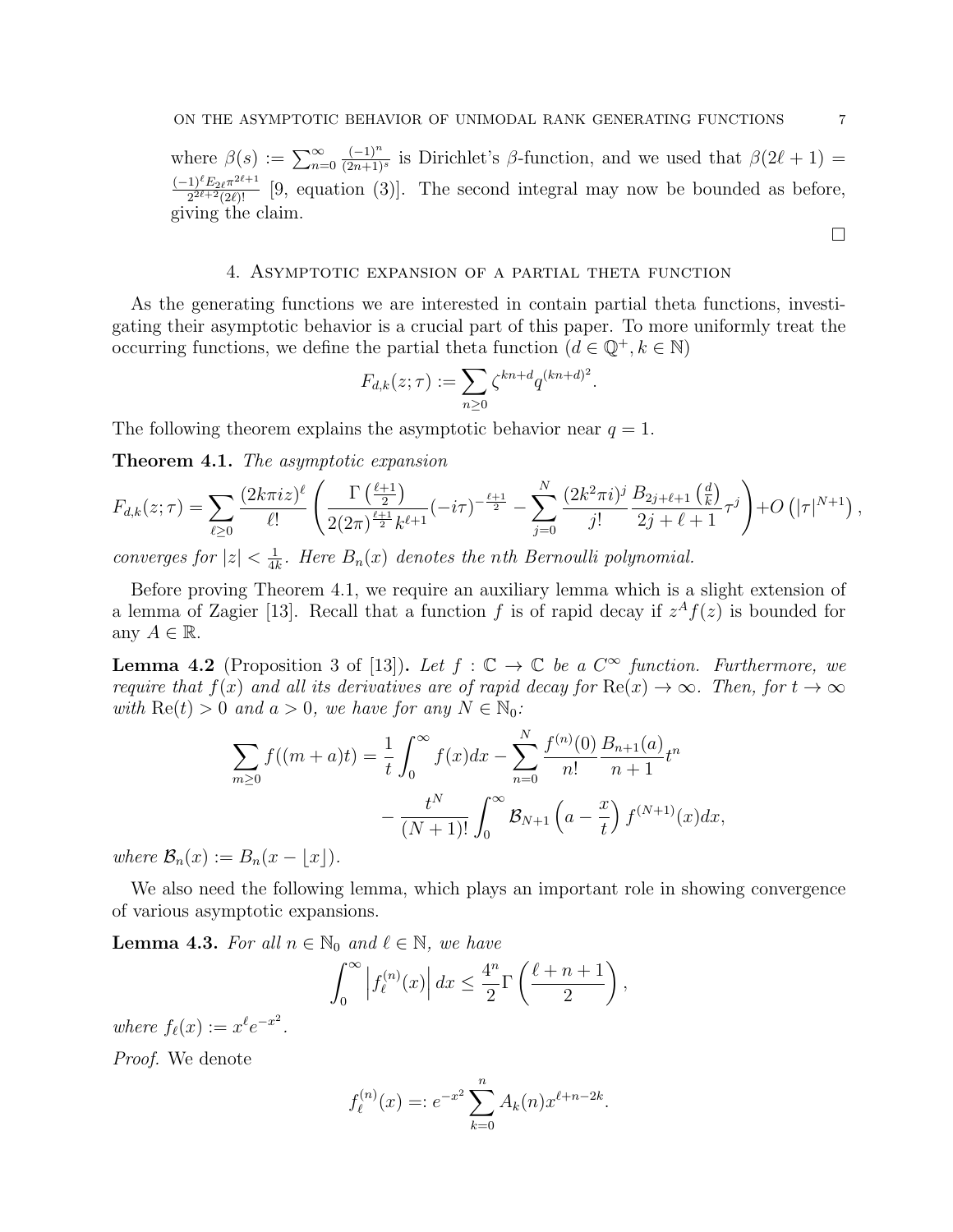Note that if  $2k > \ell + n$ , then  $A_k(n) = 0$ . We next claim that

$$
|A_k(n)| \le 2^{n-k} \binom{n}{k} (\ell+n-1)(\ell+n-3) \cdots (\ell+n-2k+1).
$$

This bound can easily be proved by induction, using that  $A_0(n) = (-2)^n$  and

$$
A_k(n + 1) = (\ell + n - 2k + 2)A_{k-1}(n) - 2A_k(n).
$$

Therefore,

$$
\int_0^\infty \left| f_{\ell}^{(n)}(x) \right| dx \le \sum_{k=0}^n |A_k(n)| \int_0^\infty x^{\ell+n-2k} e^{-x^2} dx = \frac{1}{2} \sum_{k=0}^n |A_k(n)| \Gamma\left(\frac{\ell+n-2k+1}{2}\right)
$$
  
\n
$$
\le \frac{1}{2} \sum_{k=0}^n 2^{n-k} {n \choose k} 2^k \frac{(\ell+n-1)}{2} \frac{(\ell+n-3)}{2} \cdots \frac{(\ell+n-2k+1)}{2} \Gamma\left(\frac{\ell+n-2k+1}{2}\right)
$$
  
\n
$$
\le \frac{1}{2} 4^n \Gamma\left(\frac{n+\ell+1}{2}\right),
$$

where we have applied  $\Gamma(x+1) = x\Gamma(x) k$  times and used the Binomial Theorem.

We are now ready to prove Theorem 4.1.

*Proof of Theorem 4.1.* We first expand  $\zeta^{kn+d}$ , to obtain

$$
F_{d,k}(z;\tau) = \sum_{\ell \ge 0} \frac{(2\pi i z)^{\ell}}{\ell!} \sum_{n \ge 0} (kn+d)^{\ell} e^{2\pi i (kn+d)^2 \tau} = \sum_{\ell \ge 0} \frac{(2k\pi i z)^{\ell}}{\ell!} T^{-\ell} \sum_{n \ge 0} f_{\ell} \left( T\left(n+\frac{d}{k}\right) \right),
$$

where  $T := \sqrt{-2\pi i k^2 \tau}$ . By employing Lemma 4.2, we find that the inner sum equals

$$
(4.1) \frac{I_{\ell}}{T} - T^{\ell} \sum_{j=0}^{N} \frac{(-1)^{j}}{j!} \frac{B_{2j+\ell+1}(\frac{d}{k})}{2j+\ell+1} T^{2j} - T^{\ell+2N+2} \left( \frac{(-1)^{N+1}}{(N+1)!} \frac{B_{2N+\ell+3}(\frac{d}{k})}{2N+\ell+3} + \frac{1}{(2N+\ell+3)!} \int_{0}^{\infty} \mathcal{B}_{2N+\ell+3}(\frac{d}{k} - \frac{x}{T}) f_{\ell}^{(2N+\ell+3)}(x) dx \right),
$$
  
where

where

$$
I_{\ell} := \int_0^{\infty} f_{\ell}(x) dx = \frac{1}{2} \Gamma\left(\frac{\ell+1}{2}\right).
$$

Next, we consider convergence of the occurring sums and show that the third and fourth term in (4.1) contribute to the error term. We first note that

(4.2) 
$$
\left| \sum_{\ell \geq 0} \frac{(2k\pi iz)^{\ell} (-1)^j B_{2j+\ell+1} \left(\frac{d}{k}\right)}{j!} \right| \leq 2 \sum_{\ell \geq 0} \frac{(2k\pi |z|)^{\ell} (2j+\ell)!}{\ell!} \frac{(2j+\ell)!}{j!(2\pi)^{2j+\ell+1}},
$$

where we used Lehmer's bound (see Theorem 1 and equation (19) in [8])

$$
(4.3) \t\t Bn(x) \le \frac{2n!}{(2\pi)^n},
$$

which holds for all  $x \in [0, 1]$  and  $n > 2$ . By the ratio test, we see that  $(4.2)$  converges for fixed j if  $|z| < \frac{1}{k}$  $\frac{1}{k}$ . Thus, the contributions from the second and the third term in (4.1) converge for  $|z| < \frac{1}{k}$  $\frac{1}{k}$ .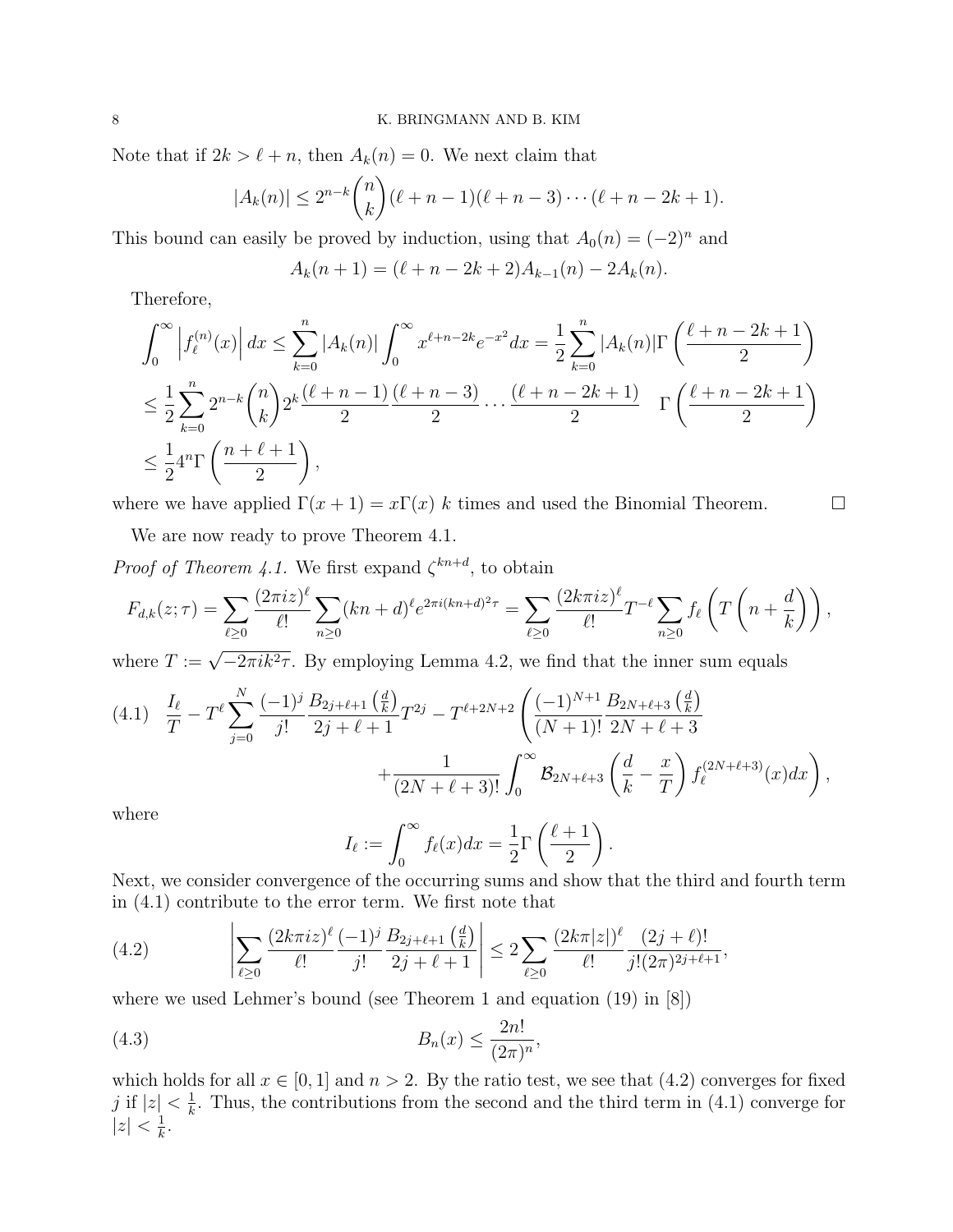We next consider the fourth term. By Lemma 4.3 and Lehmer's bound (4.3), we see that

$$
\left| \sum_{\ell \geq 0} \frac{(2k\pi iz)^{\ell}}{\ell!} \frac{1}{(2N+\ell+3)!} \int_0^{\infty} \mathcal{B}_{2N+\ell+3} \left( \frac{d}{k} - \frac{x}{T} \right) f_{\ell}^{(2N+\ell+3)}(x) dx \right|
$$
  

$$
\leq 2 \sum_{\ell \geq 0} \frac{(2k\pi |z|)^{\ell}}{\ell! (2\pi)^{2N+\ell+3}} \int_0^{\infty} \left| f_{\ell}^{(2N+\ell+3)}(x) \right| dx \ll \sum_{\ell \geq 0} \frac{(4k|z|)^{\ell}}{\ell!} \Gamma(N+\ell+2),
$$

which converges for  $|z| < \frac{1}{4l}$  $\frac{1}{4k}$ , again using the ratio test.

Finally, we note that

$$
\sum_{\ell \ge 0} \frac{(2k\pi i z)^{\ell}}{\ell!} \frac{I_{\ell}}{T^{\ell+1}} \le \sum_{\ell \ge 0} \frac{(2k\pi |z|)^{\ell}}{\ell!} \frac{\Gamma\left(\frac{\ell+1}{2}\right)}{2|T|^{\ell+1}}
$$

converges for all  $z \in \mathbb{C}$  because the ratio of consecutive coefficients

$$
\frac{2\pi k|z|\Gamma\left(\frac{\ell+2}{2}\right)}{(\ell+1)|T|\Gamma\left(\frac{\ell+1}{2}\right)} = \frac{2\pi k|z|}{(\ell+1)|T|} \left( \left(\frac{\ell+1}{2}\right)^{\frac{1}{2}} + o(1) \right)
$$

tends to zero as  $\ell$  goes to the infinity. Here we used that for  $\alpha \in \mathbb{R}$ 

$$
\lim_{n \to \infty} \frac{\Gamma(n + \alpha)}{\Gamma(n)n^{\alpha}} = 1.
$$

This completes the proof of Theorem 4.1.

# 5. Wright's Circle Method

In a series of papers [11, 12], Wright developed a simplified version of the Circle Method to obtain asymptotic formulas for the number of combinatorial functions. In this section, by adopting this method, we prove a general asymptotic formula, which can be applied to all functions of interest for this paper.

Suppose that a function  $\mathcal{F}(q) = \sum_{n\geq 0} a(n)q^n$  has the asymptotic expansion

(5.1) 
$$
\mathcal{F}(q) = e^{\frac{\pi i}{L\tau}} \sum_{j=1}^{N} A(j)\tau^{j} + O\left(|\tau|^{N+1} e^{\frac{\pi}{L}\text{Im}\left(-\frac{1}{\tau}\right)}\right),
$$

for some  $L \in \mathbb{N}, N \in \mathbb{N}$ , and  $\tau = x + iy$  with  $|x| \leq y \to 0$ . Moreover, we assume that there exists  $\varepsilon > 0$  such that for  $y \leq |x| \leq \frac{1}{2}$ 

(5.2) 
$$
\mathcal{F}(q) \ll e^{\frac{\pi}{Ly} - \varepsilon}.
$$

Under the above two assumptions, by employing Wright's Circle Method, we prove the following theorem.

**Theorem 5.1.** Suppose that  $\mathcal{F}(q) = \sum_{n\geq 0} a(n)q^n$  satisfies the two assumptions (5.1) and  $(5.2)$ . Then, as  $n \to \infty$ ,

$$
a(n) = -2\pi i \sum_{j=1}^{N} A(j) \left(\frac{i}{\sqrt{2Ln}}\right)^{j+1} I_{-j-1} \left(2\pi \sqrt{\frac{2n}{L}}\right) + O\left(n^{-\frac{N+2}{2}} e^{2\pi \sqrt{\frac{2n}{L}}}\right),
$$

where  $I_{\ell}$  denotes the usual I-Bessel function of order  $\ell$ .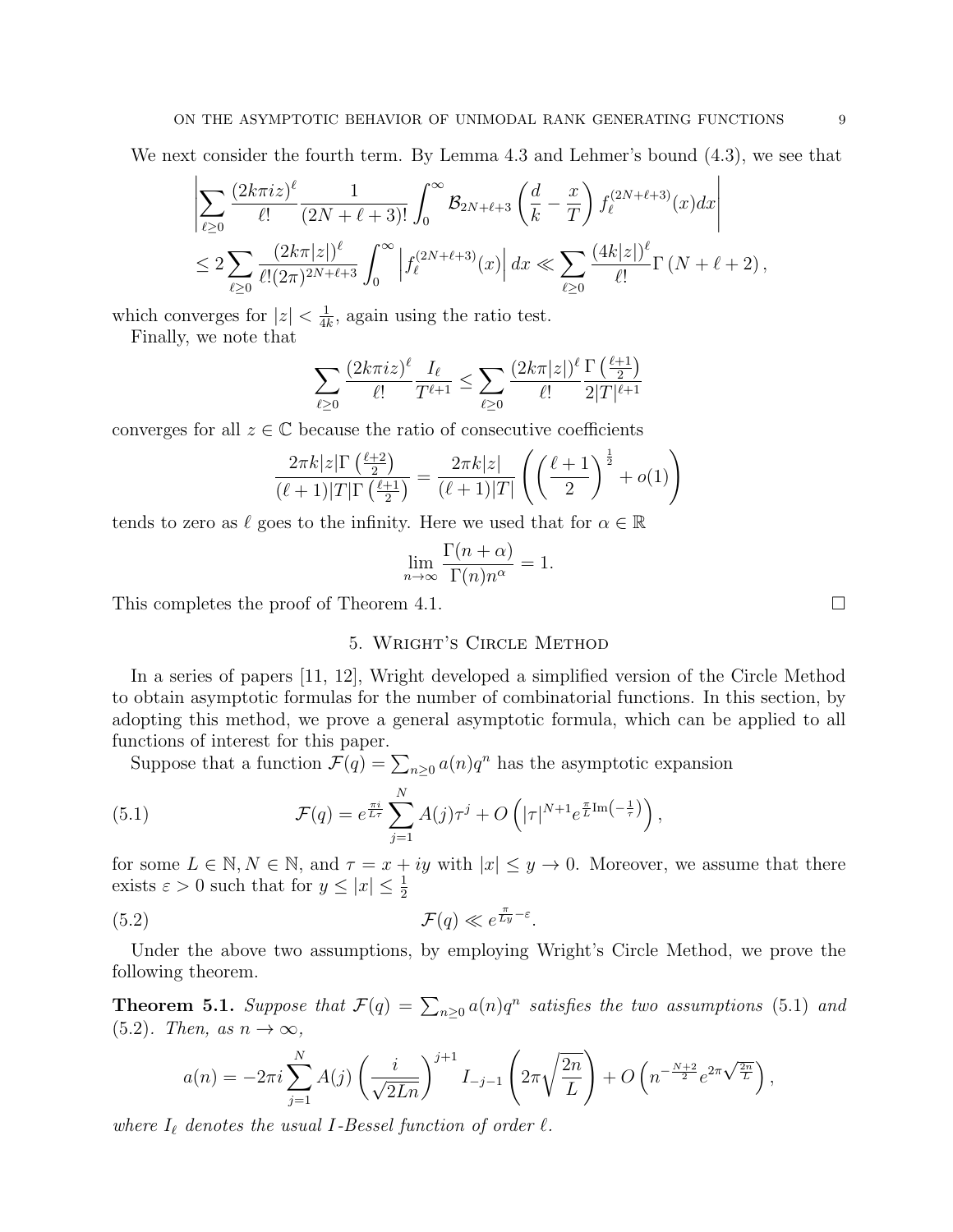To determine the main contribution to  $a(n)$ , we need to evaluate a certain integral, namely for  $s, k \in \mathbb{R}^+$ , we define

$$
P_{s,k}:=\frac{1}{2\pi i}\int_{1-i}^{1+i}v^se^{\pi\sqrt{\frac{kn}{6}}\left(\frac{1}{v}+v\right)}dv.
$$

The following lemma, which is an easy generalization of a lemma of Wright [12], relates  $P_{s,k}$ , up to an error term, to a Bessel function.

**Lemma 5.2** (Lemma 4.2 of [3]). As  $n \to \infty$ 

$$
P_{s,k} = I_{-s-1}\left(\pi\sqrt{\frac{2kn}{3}}\right) + O\left(e^{\frac{\pi}{2}\sqrt{\frac{3kn}{2}}}\right).
$$

We are now ready to prove Theorem 5.1.

Proof of Theorem 5.1. By Cauchy's integral formula, we see that

$$
a(n) = \frac{1}{2\pi i} \int_{\mathcal{C}} \frac{\mathcal{F}(q)}{q^{n+1}} dq = \int_{-\frac{1}{2}}^{\frac{1}{2}} \mathcal{F}\left(e^{2\pi ix - \frac{\sqrt{2}\pi}{\sqrt{Ln}}}\right) e^{\pi \sqrt{\frac{2n}{L}} - 2\pi i n x} dx
$$
  
\n
$$
= \int_{|x| \le \frac{1}{\sqrt{2Ln}}} \mathcal{F}\left(e^{2\pi ix - \frac{\sqrt{2}\pi}{\sqrt{Ln}}}\right) e^{\pi \sqrt{\frac{2n}{L}} - 2\pi i n x} dx + \int_{\frac{1}{\sqrt{2Ln}} \le |x| \le \frac{1}{2}} \mathcal{F}\left(e^{2\pi ix - \frac{\sqrt{2}\pi}{\sqrt{Ln}}}\right) e^{\pi \sqrt{\frac{2n}{L}} - 2\pi i n x} dx
$$
  
\n
$$
=: I' + I'',
$$

where  $\mathcal{C} := \{ |q| = e^{-\frac{\sqrt{2}\pi}{\sqrt{Ln}}} \}$ . The integral I' is the main contribution and the integral I'' contributes the error term as shown in the following.

We first approximate I'. Note that since  $|x| \leq y$  and Im $\left(-\frac{1}{\tau}\right)$  $(\frac{1}{\tau}) = \frac{y}{x^2+y^2} \leq \frac{1}{y}$  $\frac{1}{y}$ , the Big-O term in (5.1) becomes  $O(y^{N+1}e^{\frac{\pi}{Ly}})$ . Next we evaluate, with  $\tau = x + i \frac{1}{\sqrt{2Ln}}$ ,

(5.3) 
$$
\int_{|x| \le \frac{1}{\sqrt{2Ln}}} \tau^s e^{\frac{\pi i}{L\tau} - 2\pi in\tau} dx = \left(\frac{i}{\sqrt{2Ln}}\right)^{s+1} (-2\pi i) P_{s, \frac{12}{L}}.
$$

By  $(5.1)$ ,  $(5.3)$ , and Lemma 5.2, we then find that

$$
I' = -2\pi i \sum_{j=1}^{N} A(j) \left(\frac{i}{\sqrt{2Ln}}\right)^{j+1} I_{-j-1} \left(2\pi \sqrt{\frac{2n}{L}}\right) + O\left(n^{-\frac{N+2}{2}} e^{2\pi \sqrt{\frac{2n}{L}}}\right).
$$

Moreover, by assumption (5.2), it is immediate that

$$
|I''| \ll n^{-\frac{N+2}{2}} e^{2\pi \sqrt{\frac{2n}{L}}},
$$

yielding the statement of the theorem.  $\Box$ 

6. ASYMPTOTICS FOR  $u(m, n)$ 

In light of Theorem 5.1, to obtain an asymptotic formula for  $u(m, n)$ , it suffices to investigate the asymptotic behavior of the generating function

$$
U_m(q) := \sum_{n\geq 0} u(m,n)q^n
$$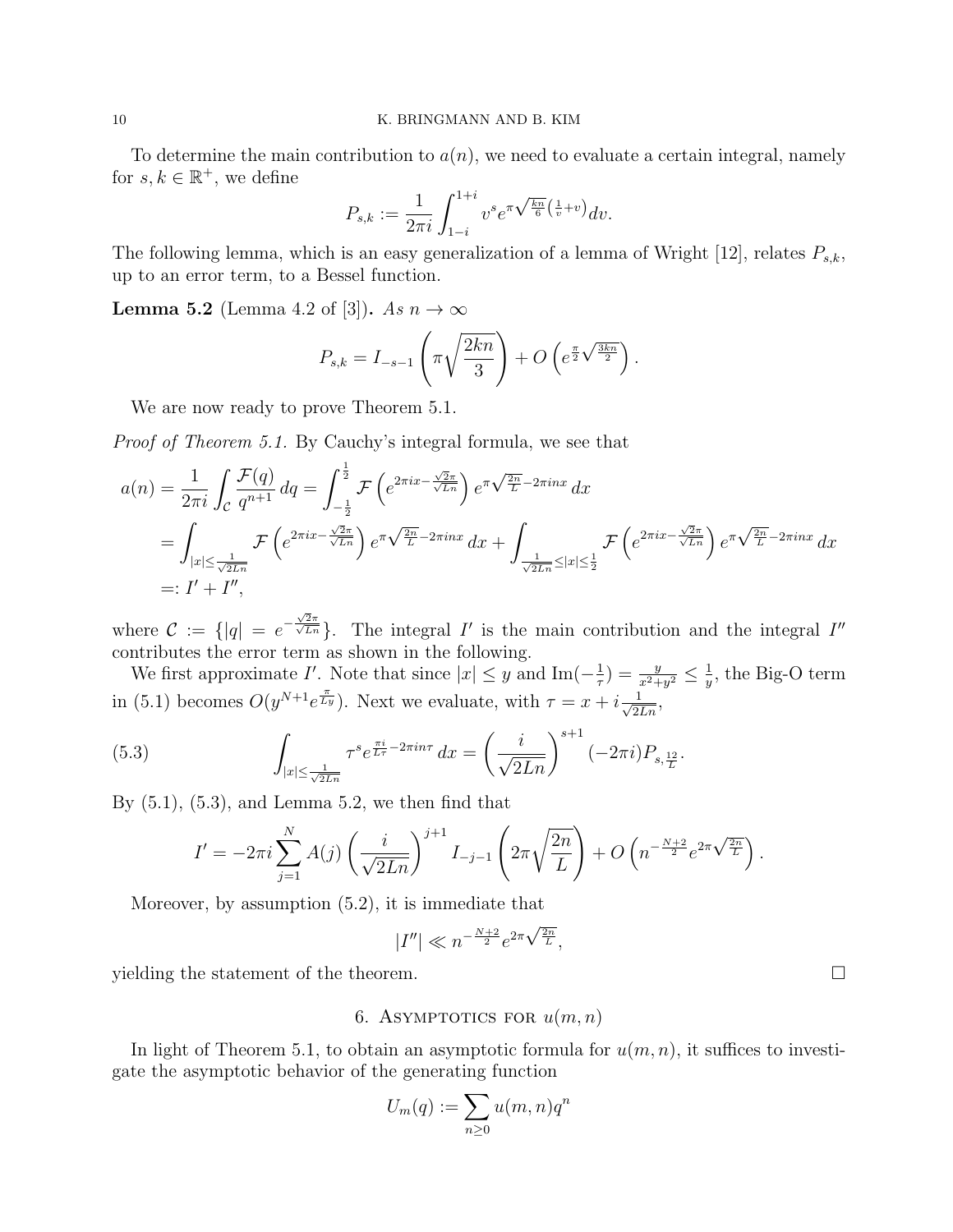near and away from the dominant pole. These asymptotic behaviors are given in the following two lemmas whose proofs are given at the end of this section. We start with  $q = 1$ . To state the asymptotic behavior there, we define the constants  $\alpha_{m,2k+1}$  and  $\gamma_{2\ell,j}(\kappa)$  by

(6.1) 
$$
\zeta^{-\frac{1}{2}} (1 - \zeta) \cos(2\pi mz) =: \sum_{k \ge 0} i \alpha_{m,2k+1} z^{2k+1},
$$

(6.2) 
$$
\gamma_{2\ell,j}(\kappa) := (2\kappa)^j \frac{(2\kappa\pi)^{2\ell}(-1)^{\ell}\pi^j B_{2j+2\ell+1}\left(\frac{1}{\kappa}\right)}{(2\ell)!j!(2j+2\ell+1)}.
$$

**Lemma 6.1.** For  $|x| \leq y$  and a positive integer  $N \geq 2$ , as  $y \to 0$ , we have

$$
U_m(q) = e^{\frac{\pi i}{6\tau}} \sum_{\substack{k,r,s,\ell,j\geq 0\\2k+r+s+2\ell+j+2\leq N}} \alpha_{m,2k+1} \frac{(\pi i)^{r+s}(-1)^s}{12^sr!s!} \gamma_{2\ell,j}(4) \left(\frac{i}{2}\right)^j
$$
  
 
$$
\times E_{2k+2r+2\ell+1}(0) \tau^{2k+r+s+2\ell+j+2} + O\left(|\tau|^{N+1} e^{\frac{\pi}{6}\text{Im}\left(-\frac{1}{\tau}\right)}\right).
$$

The next lemma gives the behavior of  $U_m(q)$  away from  $q = 1$ .

**Lemma 6.2.** For  $y \leq |x| \leq \frac{1}{2}$  and some  $\varepsilon > 0$ , we have

$$
U_m(q) \ll e^{\frac{\pi}{6y} - \varepsilon}.
$$

From the above two lemmas, the asymptotic formula for  $u(m, n)$  is immediate.

**Theorem 6.3.** For  $m \in \mathbb{N}_0$  and an integer  $N \geq 2$ , we have, as  $n \to \infty$ ,

$$
u(m,n) = \sum_{\substack{k,r,s,\ell,j\geq 0\\2k+r+s+2\ell+j+2\leq N}} 2^{1-j}(-1)^{k+r+s+j+\ell+1} \alpha_{m,2k+1} \frac{\pi^{r+s+1}}{12^{s}r!s!} E_{2k+2r+2\ell+1}(0)\gamma_{2\ell,j}(4)
$$
  
 
$$
\times X_{2k+r+s+2\ell+j+3}(n) + O\left(n^{-\frac{N+2}{2}}e^{2\pi\sqrt{\frac{n}{3}}}\right),
$$

where  $X_k(n) := (2\sqrt{3n})^{-k} I_{-k}(2\pi\sqrt{n/3}).$ 

*Proof of Theorem 6.3.* Using Lemmas 6.1 and 6.2, we find that  $U_m(q)$  satisfies the two assumptions (5.1) and (5.2) required for Theorem 5.1. By applying Theorem 5.1 with  $L = 6$ and

$$
A(M) := \sum_{\substack{k,r,s,\ell,j\geq 0\\2k+r+s+2\ell+j+2=M}} \alpha_{m,2k+1} \frac{(\pi i)^{r+s}(-1)^s}{12^sr!s!} \gamma_{2\ell,j}(4) \left(\frac{i}{2}\right)^j E_{2k+2r+2\ell+1}(0),
$$

we deduce the asymptotic formula for  $u(m, n)$ , as claimed in Theorem 6.3.

In particular, choosing  $N = 4$  in Theorem 6.3, yields the following by a direct calculation.

**Corollary 6.4.** For  $m \in \mathbb{N}_0$ , we have, as  $n \to \infty$ ,

$$
u(m,n) = \frac{\pi^2}{2}X_3(n) + \frac{\pi^3}{3}X_4(n) + \frac{\pi^4}{72} (59 - 36m^2) X_5(n) + O\left(n^{-3}e^{2\pi\sqrt{\frac{n}{3}}}\right)
$$

Corollary 6.4 now immediately gives the inequalities for  $u(m, n)$ .

.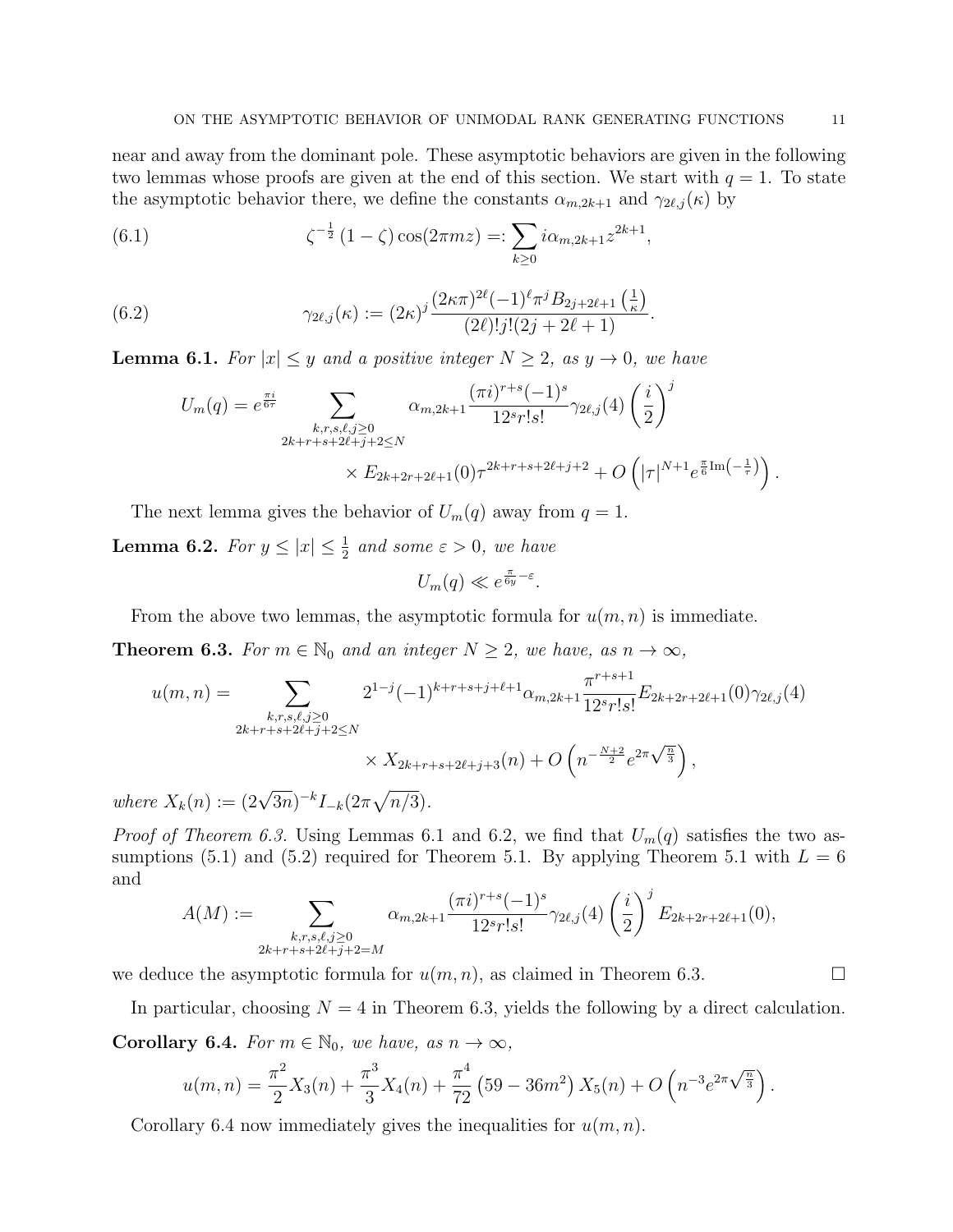Proof of (1.3). Corollary 6.4 yields that

$$
u(j,n) - u(m,n) \sim \frac{\pi^4}{2} \frac{m^2 - j^2}{(2\sqrt{3n})^5} I_{-5} \left(2\pi \sqrt{\frac{n}{3}}\right),
$$

which directly implies the claim since  $I_{\ell}(x) > 0$  for  $x \in \mathbb{R}^+$ .

Now we turn to proving Lemma 6.1.

Proof of Lemma 6.1. We start with noting that Cauchy's integral formula and the symmetry  $u(-m, n) = u(m, n)$  imply that

(6.3) 
$$
U_m(q) = 2 \int_0^{\frac{1}{2}} U(\zeta; q) \cos(2\pi m z) dz.
$$

Using (1.2), we decompose the generating function as

$$
U(\zeta;q) = G_{u,1}(\zeta;q) + G_{u,2}(\zeta;q),
$$

where

$$
G_{u,1}(\zeta;q) := \frac{\sum_{n\geq 0} (-1)^n \zeta^{2n+1} q^{\frac{n(n+1)}{2}}}{(\zeta q)_{\infty} (\zeta^{-1}q)_{\infty}},
$$
  

$$
G_{u,2}(\zeta;q) := (1-\zeta) \sum_{n\geq 0} (-1)^n \zeta^{3n} q^{\frac{n(3n+1)}{2}} (1-\zeta^2 q^{2n+1}).
$$

We first approximate the partial theta function occuring in  $G_{u,1}$ . By splitting into even and odds, we obtain

(6.4) 
$$
\sum_{n\geq 0} (-1)^n \zeta^{2n+1} q^{\frac{n(n+1)}{2}} = q^{-\frac{1}{8}} \left( F_{1,4} \left( z; \frac{\tau}{8} \right) - F_{3,4} \left( z; \frac{\tau}{8} \right) \right).
$$

By Theorem 4.1, we find that for  $|z|$  < 1/16, (6.4) has the asymptotic expansion

$$
q^{-\frac{1}{8}}\sum_{\ell\geq 0}\frac{(8\pi iz)^{\ell}}{\ell!}\sum_{j=0}^N\frac{(4\pi i)^j}{j!}\frac{(B_{2j+\ell+1}\left(\frac{3}{4}\right)-B_{2j+\ell+1}\left(\frac{1}{4}\right))}{2j+\ell+1}\tau^j+O\left(|\tau|^{N+1}\right).
$$

Thus, by employing Lemma 3.2, we have for  $z \in (0, 1/16)$  the asymptotic expansion

(6.5) 
$$
G_{u,1}(\zeta;q) = \frac{2iq^{-\frac{1}{24}}e^{\frac{\pi i}{6\tau}}\zeta^{-\frac{1}{2}}(1-\zeta)e^{\frac{\pi i z^{2}}{\tau}}}{\left(1-e^{\frac{2\pi i z}{\tau}}\right)e^{-\frac{\pi i z}{\tau}}} \sum_{\ell\geq 0} \frac{(8\pi i z)^{2\ell}}{(2\ell)!} \sum_{j=0}^{N} \frac{(4\pi i)^{j}}{j!} \frac{B_{2j+2\ell+1}\left(\frac{1}{4}\right)}{2j+2\ell+1} \tau^{j} + O\left(|\tau|^{N+1}e^{\frac{83\pi}{768}\text{Im}\left(-\frac{1}{\tau}\right)}\right),
$$

where we used that  $B_k(x) = (-1)^k B_k(1-x)$  and that  $z - z^2 \le 15/256$  for  $z \in (0, 1/16)$ . Moreover, for  $1/16 \le z \le 1/2$ , we can bound

(6.6) 
$$
G_{u,1}(\zeta;q) \ll e^{\frac{83\pi}{768}\text{Im}\left(-\frac{1}{\tau}\right)} \sum_{n\geq 0} e^{-\frac{\pi n(n+1)y}{2}} \ll |\tau|^{-\frac{1}{2}} e^{\frac{83\pi}{768}\text{Im}\left(-\frac{1}{\tau}\right)},
$$

where we used that  $y \gg |\tau|$  and Lemma 3.2 to estimate the contribution from the infinite product.

**+.** □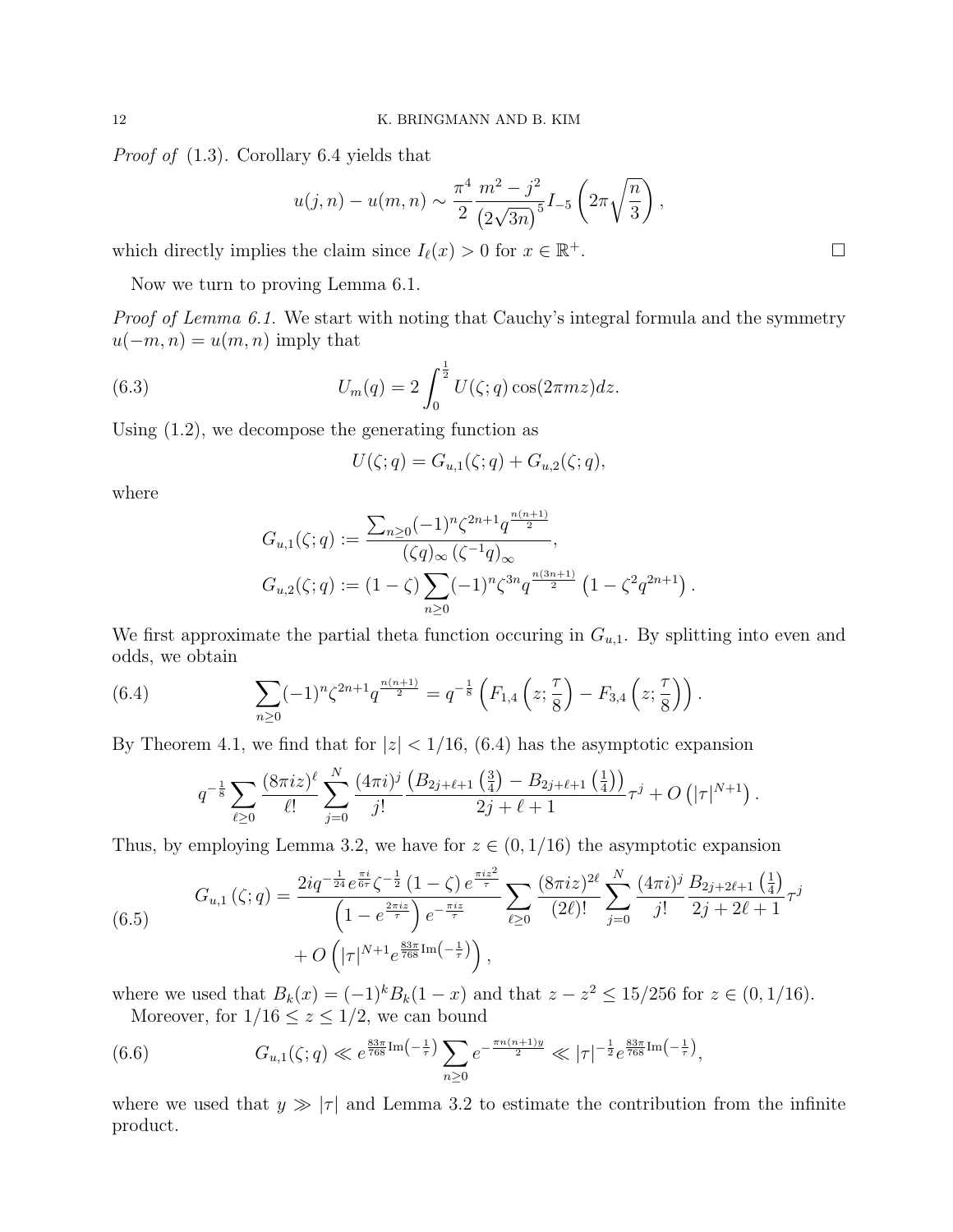For  $G_{u,2}$  and  $0 \le z \le 1/2$ , we see directly that

$$
(6.7) \qquad \left| (1-\zeta) \sum_{n\geq 0} (-1)^n \zeta^{3n} q^{\frac{n(3n+1)}{2}} \left( 1 - \zeta^2 q^{2n+1} \right) \right| \ll \sum_{n\geq 0} e^{-2\pi n^2 y} \ll |\tau|^{-\frac{1}{2}}.
$$

Therefore, decomposing the integral in (6.3) as

$$
U_m(q) = 2 \int_0^{\frac{1}{16}} G_{u,1}(\zeta;q) \cos(2\pi mz) dz
$$
  
+  $2 \int_{\frac{1}{16}}^{\frac{1}{2}} G_{u,1}(\zeta;q) \cos(2\pi mz) dz + 2 \int_0^{\frac{1}{2}} G_{u,2}(\zeta;q) \cos(2\pi mz) dz$   
=:  $M_u(q) + E_{u,1}(q) + E_{u,2}(q)$ ,

we observe, by  $(6.6)$  and  $(6.7)$ , that

(6.8) 
$$
E_{u,1}(q) + E_{u,2}(q) \ll |\tau|^{-\frac{1}{2}} e^{\frac{83\pi}{768}\text{Im}\left(-\frac{1}{\tau}\right)}.
$$

On the other hand, by (6.5), Lemma 3.4 (i), and by expanding  $e^{\frac{\pi i z^2}{\tau}}$ , we deduce that  $M_u(q)$ equals (6.9)

$$
iq^{-\frac{1}{24}}e^{\frac{\pi i}{6\tau}}\sum_{\substack{k,r,\ell,j\geq 0\\2k+r+2\ell+j+2\leq N}}i\alpha_{m,2k+1}\frac{(\pi i)^r}{r!}(-2i^j) 2^{-j}\gamma_{2\ell,j}(4)\tau^{j-r}\int_0^{\frac{1}{16}}\frac{z^{2k+1+2r+2\ell}}{\sinh\left(\frac{\pi iz}{\tau}\right)}dz
$$
  
\n
$$
=q^{-\frac{1}{24}}e^{\frac{\pi i}{6\tau}}\sum_{\substack{k,r,\ell,j\geq 0\\2k+r+2\ell+j+2\leq N}}\alpha_{m,2k+1}\frac{(\pi i)^r}{r!}\gamma_{2\ell,j}(4)\left(\frac{i}{2}\right)^jE_{2k+2r+2\ell+1}(0)\tau^{2k+r+2\ell+j+2} +O\left(|\tau|^{N+1}e^{\frac{\pi}{6}\text{Im}\left(-\frac{1}{\tau}\right)}\right),
$$

where  $\alpha_{m,2k+1}$  and  $\gamma_{2\ell,j}$  (4) are defined by (6.1) and (6.2), respectively. Therefore, combining (6.8) and (6.9) and expanding  $q^{-\frac{1}{24}}$ , gives the claimed asymptotic expansion.

We now turn to the proof of Lemma 6.2.

Proof of Lemma 6.2. Recall that [2, Theorem 2.1]

(6.10) 
$$
\frac{1}{(\zeta q)_{\infty} (\zeta^{-1} q)_{\infty}} = \frac{1 - \zeta}{(q)_{\infty}^2} \sum_{n \in \mathbb{Z}} \frac{(-1)^n q^{\frac{n(n+1)}{2}}}{1 - \zeta q^n}.
$$

Approximating

$$
(6.11) \qquad \left| (1 - \zeta) \sum_{n \in \mathbb{Z}} \frac{(-1)^n q^{\frac{n(n+1)}{2}}}{1 - \zeta q^n} \right| \ll 1 + \sum_{n \ge 1} \frac{|q|^{\frac{n(n+1)}{2}}}{1 - |q|^n} \ll 1 + \frac{1}{1 - |q|} \sum_{n \ge 1} e^{-2\pi n^2 y} \ll y^{-\frac{3}{2}},
$$
\n
$$
\left| \sum_{n \ge 0} (-1)^n \zeta^{3n} q^{\frac{n(3n+1)}{2}} \right| \ll \sum_{n \ge 0} e^{-2\pi n^2 y} \ll y^{-\frac{1}{2}},
$$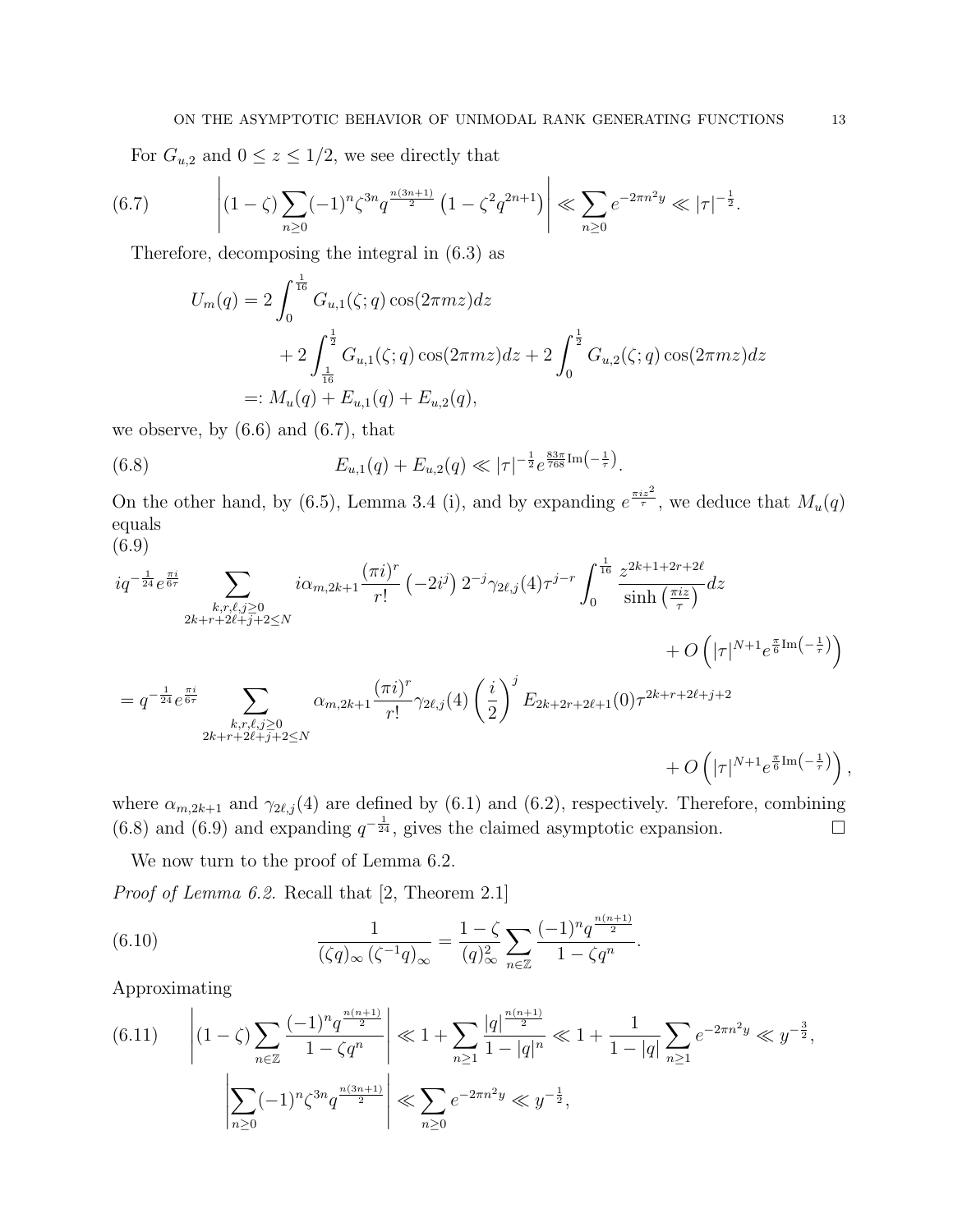we obtain

$$
U(\zeta;q) \ll y^{-2} \frac{1}{|(q)_{\infty}|^2} + y^{-\frac{1}{2}}.
$$

In summary, by combining the above bounds with Lemma 3.3, in the region  $y \leq |x| \leq \frac{1}{2}$ , we have

$$
U_m(q) = 2 \int_0^{\frac{1}{2}} U(\zeta; q) \cos(2\pi mz) dz \ll y^{-2} \left| \frac{1}{(q)_{\infty}^2} \right| + y^{-\frac{1}{2}} \ll e^{\left(\frac{\pi}{6y} - \varepsilon\right)},
$$
 as desired.

# 7. ASYMPTOTICS FOR  $w(m, n)$

 $\sum_n w(m, n)q^n$  near and away from  $q = 1$ . Firstly, we have near  $q = 1$ . The following two lemmas give the asymptotic behavior of the generating function  $W_m(q) :=$ 

**Lemma 7.1.** For  $|x| \leq y$  and an integer  $N \geq 2$ , we have, as  $y \to 0$ ,

$$
W_{m}(q) = e^{\frac{\pi i}{6\tau}} \left( \frac{1}{2} \sum_{\substack{k,r,t \geq 0 \\ 2k+r+t+2 \leq N}} \alpha_{m,2k+1} \frac{(\pi i)^{r+t}}{6^t r! t!} E_{2k+2r+1}(0) \tau^{2k+r+t+2} + 2 \right) + 2 \sum_{\substack{k,r,j,\ell,s,t \geq 0 \\ j+r+t+2k+2\ell+2s+2 \leq N}} \alpha_{m,2k+1} \frac{(-1)^t (\pi i)^{r+t}}{12^t r! t!} \left( \frac{i}{2} \right)^j \gamma_{2\ell,j}(4) \frac{(-1)^s (2\pi)^{2s}}{(2s)!} + 2 \sum_{\substack{k,r,j,\ell,s,t \geq 0 \\ \times E_{2r+2k+2\ell+2s+1}(0)}} \gamma_{2\ell+1} E_{2k+2\ell+2s+2} + O\left( |\tau|^{N+1} e^{\frac{\pi}{6} \text{Im}\left(-\frac{1}{\tau}\right)} \right).
$$

Since the proof of the above lemma is similar to that of Lemma 6.1, we omit it here.

By using Lemma 3.3, (6.10), and proving as before that

$$
W(\zeta;q) \ll y^{-2} \frac{1}{|(q)_{\infty}|^2} + y^{-\frac{1}{2}},
$$

we deduce the following asymptotic behavior away from  $q = 1$ .

**Lemma 7.2.** For  $y \leq |x| \leq \frac{1}{2}$ , we have, for some  $\varepsilon > 0$ ,

$$
W_m(q) \ll e^{\frac{\pi}{6y} - \varepsilon}.
$$

From Lemmas 7.1 and 7.2, we find that  $W_m(q)$  satisfies the two assumptions required for Theorem 5.1. Thus, by applying this theorem, we deduce that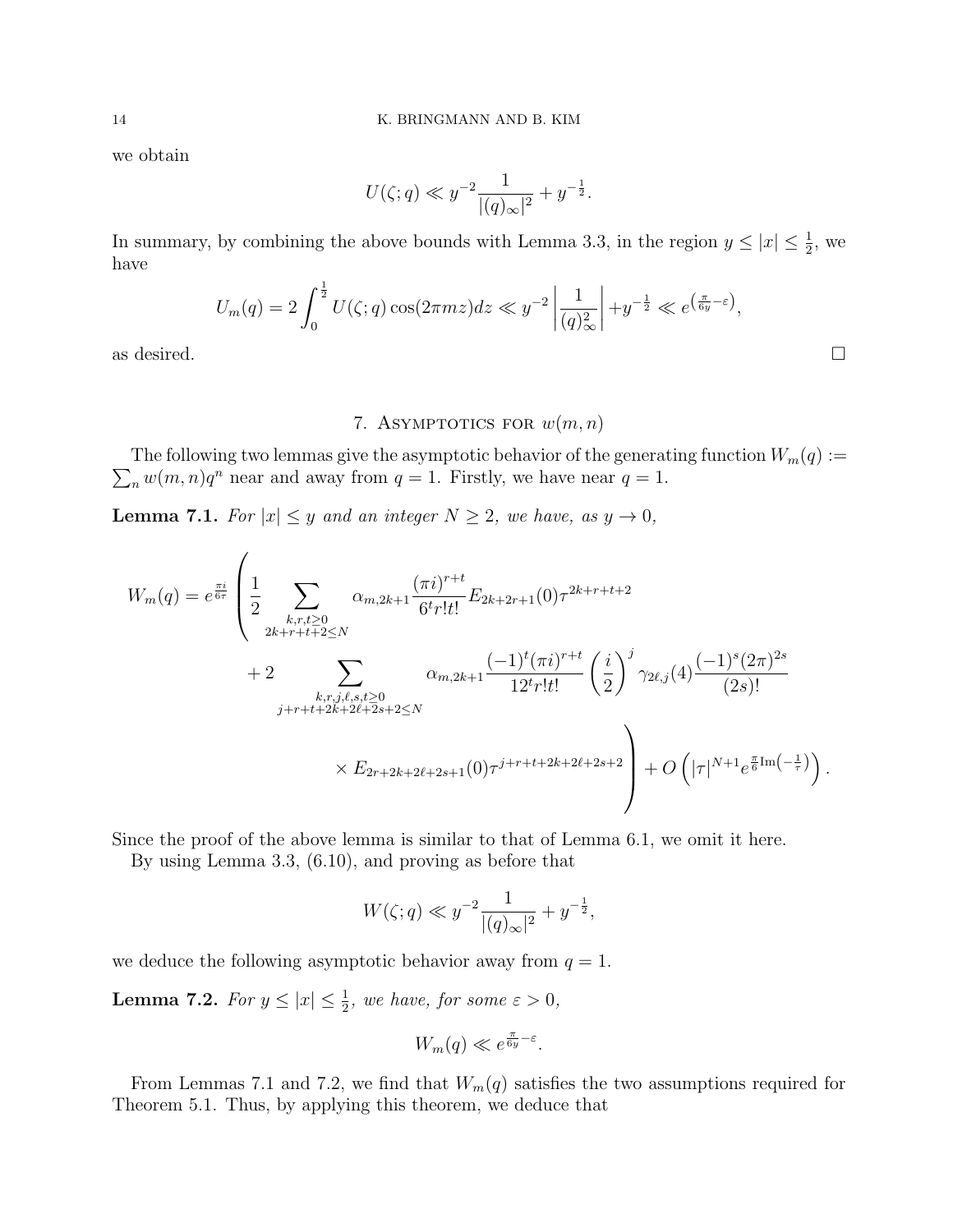**Theorem 7.3.** For  $m \in \mathbb{N}_0$  and any integer  $N \geq 2$ , we have, as  $n \to \infty$ ,

$$
w(m,n) = \sum_{\substack{k,r,t \ge 0 \\ 2k+r+t+2 \le N}} (-1)^{r+t+k+1} \alpha_{m,2k+1} \frac{\pi^{r+t+1}}{6^t r! t!} E_{2k+2r+1}(0) X_{2k+r+t+3}(n)
$$
  
+4 
$$
\sum_{\substack{k,r,j,\ell,s,t \ge 0 \\ j+r+2k+2\ell+2s+t+2 \le N}} (-1)^{r+t+k+j+\ell+s+1} \alpha_{m,2k+1} \frac{\pi^{r+t+2s+1} 2^{2s-j}}{12^t r! t! (2s)!} \gamma_{2\ell,j}(4)
$$
  

$$
\times E_{2r+2k+2\ell+2s+1}(0) X_{2k+r+t+2\ell+2s+j+3}(n) + O\left(n^{-\frac{N+2}{2}} e^{2\pi \sqrt{\frac{n}{3}}}\right).
$$

In particular,  $N = 5$  yields, by a lengthy but straightforward calculation, the following asymptotic main terms.

**Corollary 7.4.** For a fixed non-negative integer m, we have, as  $n \to \infty$ ,

$$
w(m,n) = \frac{\pi^3}{3}X_4(n) + \frac{55\pi^4}{24}X_5(n) + \frac{\pi^5(1841 - 108m^2)}{324}X_6(n) + O\left(n^{-\frac{7}{2}}e^{\pi\sqrt{\frac{4n}{3}}}\right).
$$

Inequality (1.4) in Theorem 1.1 is now immediate from the above corollary.

# 8. ASYMPTOTICS FOR  $v(m, n)$

The following two lemmas, whose proof we omit, describe the asymptotic behavior of  $V_m(q) := \sum_{n\geq 0} v(m, n)q^n$  near and away from the dominant pole. Near  $q = 1$ , we have

**Lemma 8.1.** For  $|x| \leq y$  and any integer  $N \geq 2$ , we have, as  $y \to 0$ ,

$$
V_m(q) = e^{\frac{\pi i}{6\tau}} \sum_{\substack{k,r,s,\ell,j\geq 0\\2k+r+s+2\ell+j+2\leq N}} \alpha_{m,2k+1} \frac{(-1)^s (\pi i)^{r+s}}{2^s r! s!} \gamma_{2\ell,j}(3) i^j E_{2k+2r+2\ell+1}(0) \tau^{2k+r+s+2\ell+j+2} + O\left(|\tau|^{N+1} e^{\frac{\pi}{6} \text{Im}\left(-\frac{1}{\tau}\right)}\right).
$$

By using Lemma 3.3, (6.10), and proving as before that

$$
V(\zeta;q) \ll y^{-2} \frac{1}{|(q)_{\infty}|^2} + y^{-\frac{1}{2}},
$$

we deduce the following asymptotic behavior away from  $q = 1$ .

**Lemma 8.2.** For  $y \leq |x| \leq \frac{1}{2}$ , we have, for some  $\varepsilon > 0$ ,

$$
V_m(q) \ll e^{\frac{\pi}{6y} - \varepsilon}.
$$

From Lemmas 8.1 and 8.2, we find that  $V_m(q)$  satisfies the two assumptions in Theorem 5.1. Thus, again using Theorem 5.1, we deduce the following result.

**Theorem 8.3.** For a fixed non-negative integer m and a positive integer  $N \geq 2$ , we have as  $n \to \infty$ ,

$$
v(m,n) = \sum_{\substack{k,r,s,\ell,j\geq 0\\2k+r+s+2\ell+j+2\leq N}} 2(-1)^{k+r+s+j+\ell+1} \alpha_{m,2k+1} \frac{\pi^{r+s+1}}{2^{s}r!s!} E_{2k+2r+2\ell+1}(0)\gamma_{2\ell,j}(3)
$$
  
 
$$
\times X_{2k+r+s+2\ell+j+3}(n) + O\left(n^{-\frac{N+2}{2}}e^{\pi\sqrt{\frac{4n}{3}}}\right).
$$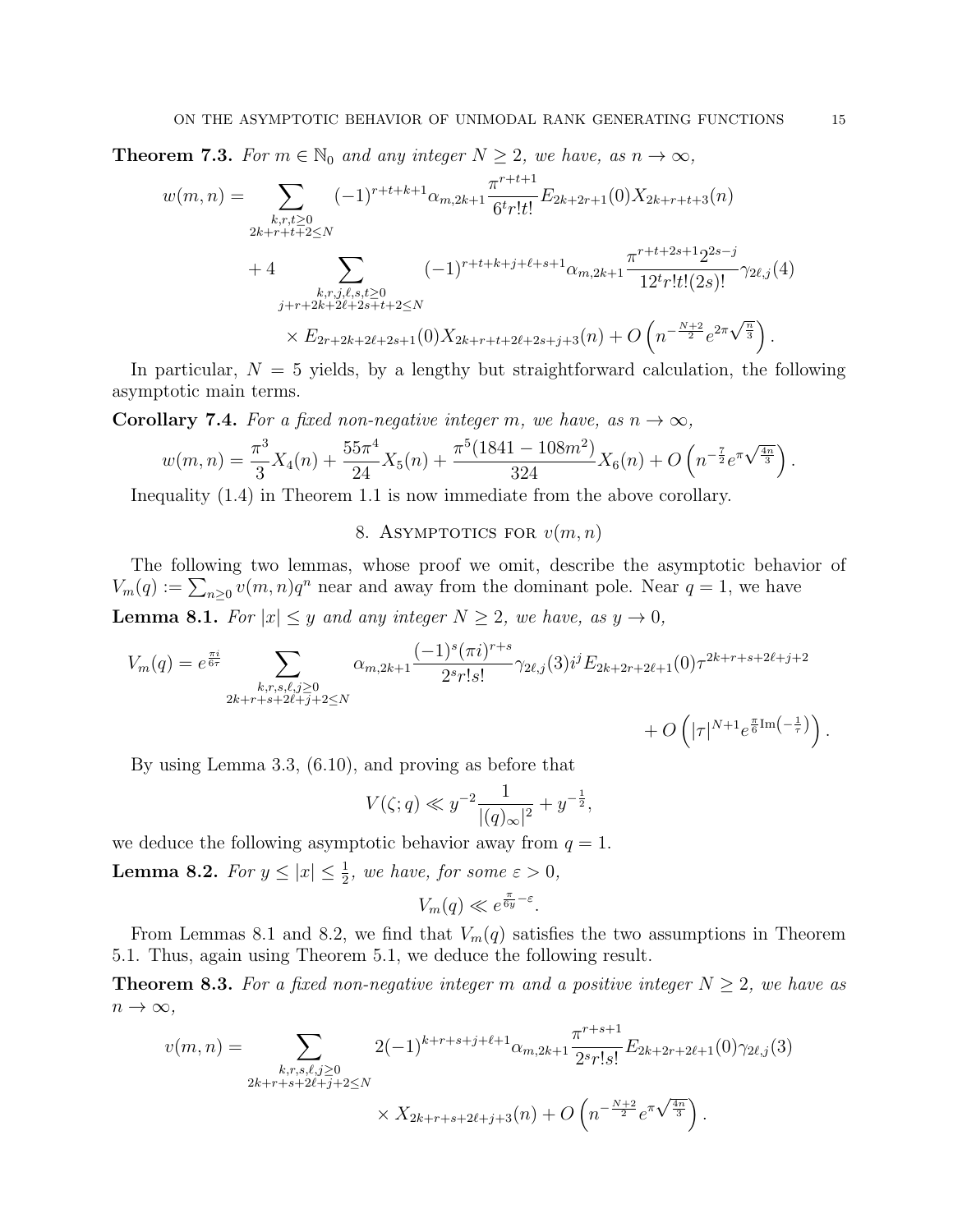#### 16 K. BRINGMANN AND B. KIM

In particular,  $N = 4$  yields the following asymptotic main terms.

**Corollary 8.4.** For a fixed non-negative integer m, we have, as  $n \to \infty$ ,

$$
v(m,n) = \frac{\pi^2}{3}X_3(n) + \frac{4\pi^3}{27}X_4(n) + \frac{\pi^4 (101 - 72m^2)}{216}X_5(n) + O\left(n^{-3}e^{\pi\sqrt{\frac{4n}{3}}}\right).
$$

Inequality (1.5) in Theorem 1.1 is now immediate from the above corollary.

9. ASYMPTOTICS FOR  $\nu(m, n)$ 

As the generating function of  $\nu(m, n)$  contains a quotient of two Jacobi theta functions, investigating its asymptotic behavior requires more work but still fits into the general method developed in Sections 3 and 4. The following two lemmas describe the asymptotic behavior of  $\mathcal{V}_m(q) := \sum_{n\geq 0} \nu(m,n)q^n$ . We start with the asymptotic behavior near  $q = 1$ . For this, let  $\gamma_{2\ell,j}(4)$  be given as in (6.2), and  $\beta_{m,2k}$  is the constant defined by

$$
\frac{\cos(2\pi mz)}{\zeta^{-\frac{1}{2}} + \zeta^{\frac{1}{2}}} =: \sum_{k \ge 0} \beta_{m,2k} z^{2k}.
$$

The proofs of the following two lemmas are given at the end of this section.

**Lemma 9.1.** For  $|x| < y$  and a positive integer N, as  $y \to 0$ ,

$$
\mathcal{V}_{m}(q) = \sqrt{2}e^{\frac{\pi i}{8\tau}} \sum_{\substack{k,r,\ell,j,s \geq 0 \\ j+r+2k+2\ell+1 \leq N}} (-1)^{s} \beta_{m,2k} \frac{(\pi i)^{r+s}}{2^{r+s+j+2\ell}r!s!} i^{j+1} \gamma_{2\ell,j}(4) E_{2k+2r+2\ell} \tau^{j+r+s+2k+2\ell+1} + O\left(|\tau|^{N+1} e^{\frac{\pi}{8}\text{Im}\left(-\frac{1}{\tau}\right)}\right).
$$

Away from  $q = 1$ , we have the following behavior.

**Lemma 9.2.** For  $y \leq |x| \leq \frac{1}{2}$ , we have, for some  $\varepsilon > 0$ ,

 $\mathcal{V}_m(q) \ll e^{\frac{\pi}{8y}-\varepsilon}.$ 

Lemmas 9.1 and 9.2 enable us to apply Theorem 5.1 to obtain the following asymptotic formula for  $\nu(m, n)$ .

**Theorem 9.3.** For  $m \in \mathbb{N}_0$  and  $N \in \mathbb{N}$ , we have

$$
\nu(m,n) = 2^{\frac{3}{2}} \sum_{\substack{k,r,\ell,j,s \geq 0 \\ j+r+s+2k+2\ell+1 \leq N}} \beta_{m,2k} \frac{\pi^{r+s+1}}{2^{r+s+j+2\ell}r!s!} \gamma_{2\ell,j}(4)(-1)^{j+r+k+\ell+1} E_{2k+2r+2\ell} Y_{j+r+s+2k+2\ell+2}(n) + O\left(n^{-\frac{N+2}{2}} e^{\pi \sqrt{n}}\right),
$$

where  $Y_k(n) := (4\sqrt{n})^{-k} I_{-k}(\pi)$ √  $\overline{n}).$ 

By expanding the first three non-zero terms, we find the following asymptotic main terms.

# Corollary 9.4. We have

$$
\nu(m,n) = \frac{\pi}{2\sqrt{2}} Y_2(n) + \frac{5\pi^2}{8\sqrt{2}} Y_3(n) + \frac{\pi^3 (77 - 64m^2)}{64\sqrt{2}} Y_4(n) + O\left(n^{-\frac{5}{2}} e^{\pi\sqrt{n}}\right).
$$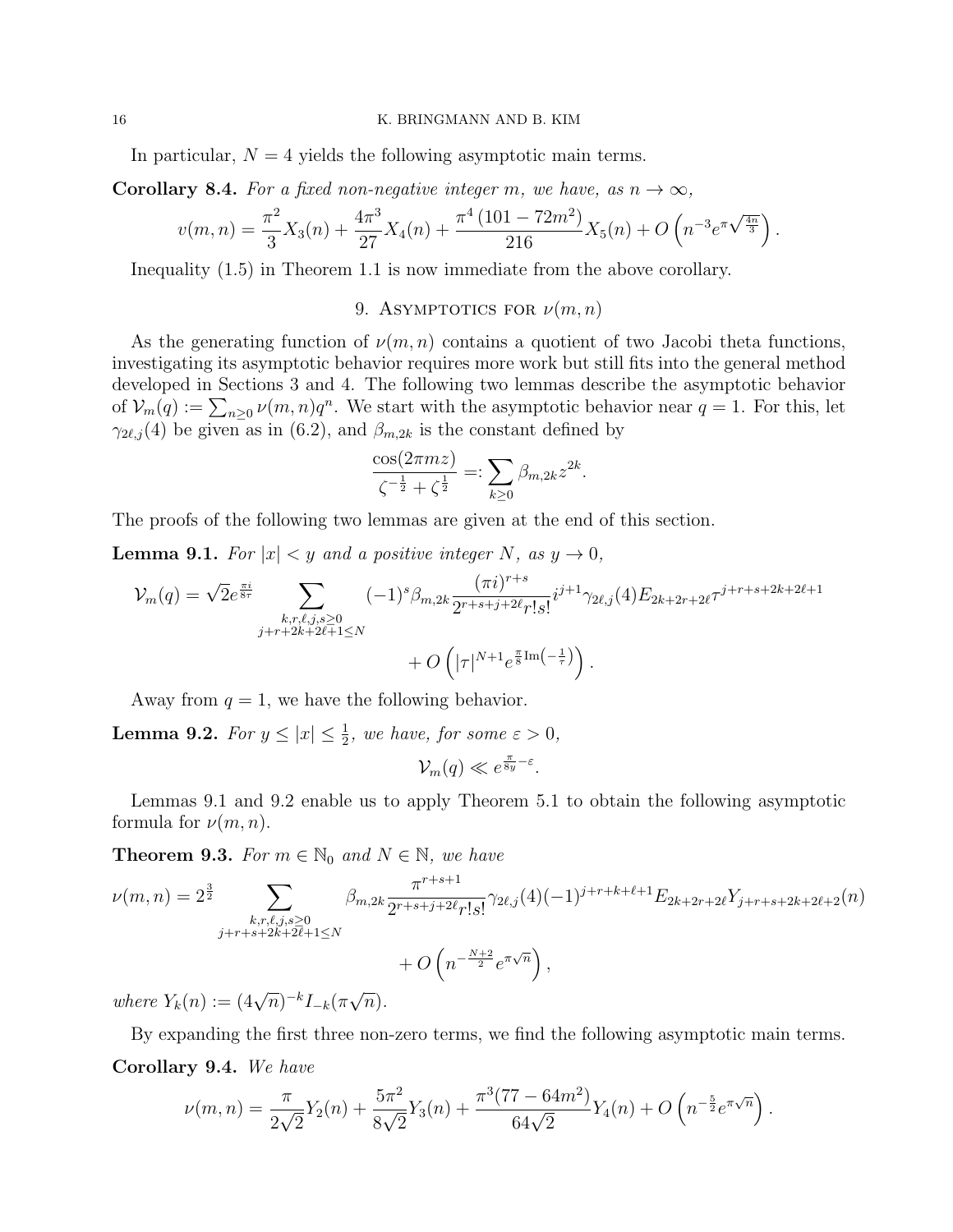Now we prove Lemma 9.1.

Proof of Lemma 9.1. As before, we write

$$
\mathcal{V}(\zeta;q) = G_{\nu,1}(\zeta;q) + G_{\nu,2}(\zeta;q),
$$

where

$$
G_{\nu,1}(\zeta;q) := \frac{\zeta(-q)_{\infty}}{(1+\zeta)(\zeta q;q^2)_{\infty}} \sum_{n\geq 0} (-1)^n \zeta^n q^{\frac{n(n+1)}{2}},
$$
  

$$
G_{\nu,2}(\zeta;q) := -\frac{\zeta}{1+\zeta} \sum_{n\geq 0} (-1)^n \zeta^n q^{n^2+n}.
$$

By splitting the partial theta function into even and odd terms, we find that

$$
G_{\nu,1}(\zeta;q) = \frac{\zeta^{\frac{1}{2}}q^{-\frac{1}{8}}\left(\zeta q^2;q^2\right)_{\infty}\left(\zeta^{-1}q^2;q^2\right)_{\infty}\left(q^2;q^2\right)_{\infty}}{(1+\zeta)\left(\zeta q\right)_{\infty}\left(\zeta^{-1}q\right)_{\infty}\left(q\right)_{\infty}}\left(F_{\frac{1}{2},2}\left(z;\frac{\tau}{2}\right)-F_{\frac{3}{2},2}\left(z;\frac{\tau}{2}\right)\right),
$$

where we used that

$$
\frac{(-q)_{\infty}}{(\zeta q;q^2)_{\infty}(\zeta^{-1}q;q^2)_{\infty}} = \frac{(\zeta q^2;q^2)_{\infty}(\zeta^{-1}q^2;q^2)_{\infty}(q^2;q^2)_{\infty}}{(\zeta q)_{\infty}(\zeta^{-1}q)_{\infty}(q)_{\infty}}
$$

By employing Lemma 3.1, we first approximate the contribution coming from the infinite product, namely, we have

(9.1)

$$
\frac{\zeta^{\frac{1}{2}}q^{-\frac{1}{8}}\left(\zeta q^{2};q^{2}\right)_{\infty}\left(\zeta^{-1}q^{2};q^{2}\right)_{\infty}\left(q^{2};q^{2}\right)_{\infty}}{(1+\zeta)\left(\zeta q\right)_{\infty}\left(\zeta^{-1}q\right)_{\infty}\left(q\right)_{\infty}}=\frac{\zeta^{\frac{1}{2}}q^{-\frac{1}{4}}e^{\frac{\pi i}{8\tau}}e^{\frac{\pi i z^{2}}{2\tau}}}{\sqrt{2}(1+\zeta)e^{-\frac{\pi i z}{2\tau}}\left(1+e^{\frac{\pi i z}{\tau}}\right)}\left(1+O\left(e^{-\pi(1-z)\text{Im}\left(-\frac{1}{\tau}\right)}\right)\right).
$$

Combining this with Theorem 4.1, we obtain that, for  $0 \leq z \leq \frac{1}{4}$  $\frac{1}{4}$ ,

$$
G_{\nu,1}(\zeta;q) = -\frac{\sqrt{2}\zeta^{\frac{1}{2}}q^{-\frac{1}{4}}e^{\frac{\pi i z}{8\tau}}e^{\frac{\pi i z^2}{2\tau}}}{(1+\zeta)e^{-\frac{\pi i z}{2\tau}}\left(1+e^{\frac{\pi i z}{\tau}}\right)} \sum_{\ell\geq 0} \frac{(4\pi i z)^{2\ell}}{(2\ell)!} \sum_{j=0}^N \frac{(4\pi i)^j}{j!} \frac{B_{2j+2\ell+1}\left(\frac{1}{4}\right)}{2j+2\ell+1} \tau^j + O\left(|\tau|^{N+1}e^{\frac{\pi}{32}\text{Im}\left(-\frac{1}{\tau}\right)}\right).
$$

In the remaining range  $\frac{1}{4} \leq z \leq \frac{1}{2}$  $\frac{1}{2}$ , we bound

$$
G_{\nu,1}(\zeta;q) \ll |\tau|^{-\frac{1}{2}} e^{\frac{\pi}{32} \text{Im}\left(-\frac{1}{\tau}\right)}.
$$

Finally, for  $0 < z < \frac{1}{2}$ , we have

$$
G_{\nu,2}(\zeta;q)\ll |\tau|^{-\frac{1}{2}}.
$$

Proceeding as before, but using the second formula in Lemma 3.4, finishes the proof.  $\square$ 

We next bound the generating function away from the dominant pole.

Proof of Lemma 9.2. Exactly as before, one can show that all contributions other then those from the infinite product have at most polynomial growth in  $1/y$ , and thus it suffices to show that for  $y \leq |x| \leq \frac{1}{2}$ 

$$
\frac{(-q)_{\infty}}{\left(\zeta q;q^2\right)_{\infty}\left(\zeta^{-1}q;q^2\right)_{\infty}} \ll e^{\frac{\pi}{8y}-\varepsilon},
$$

.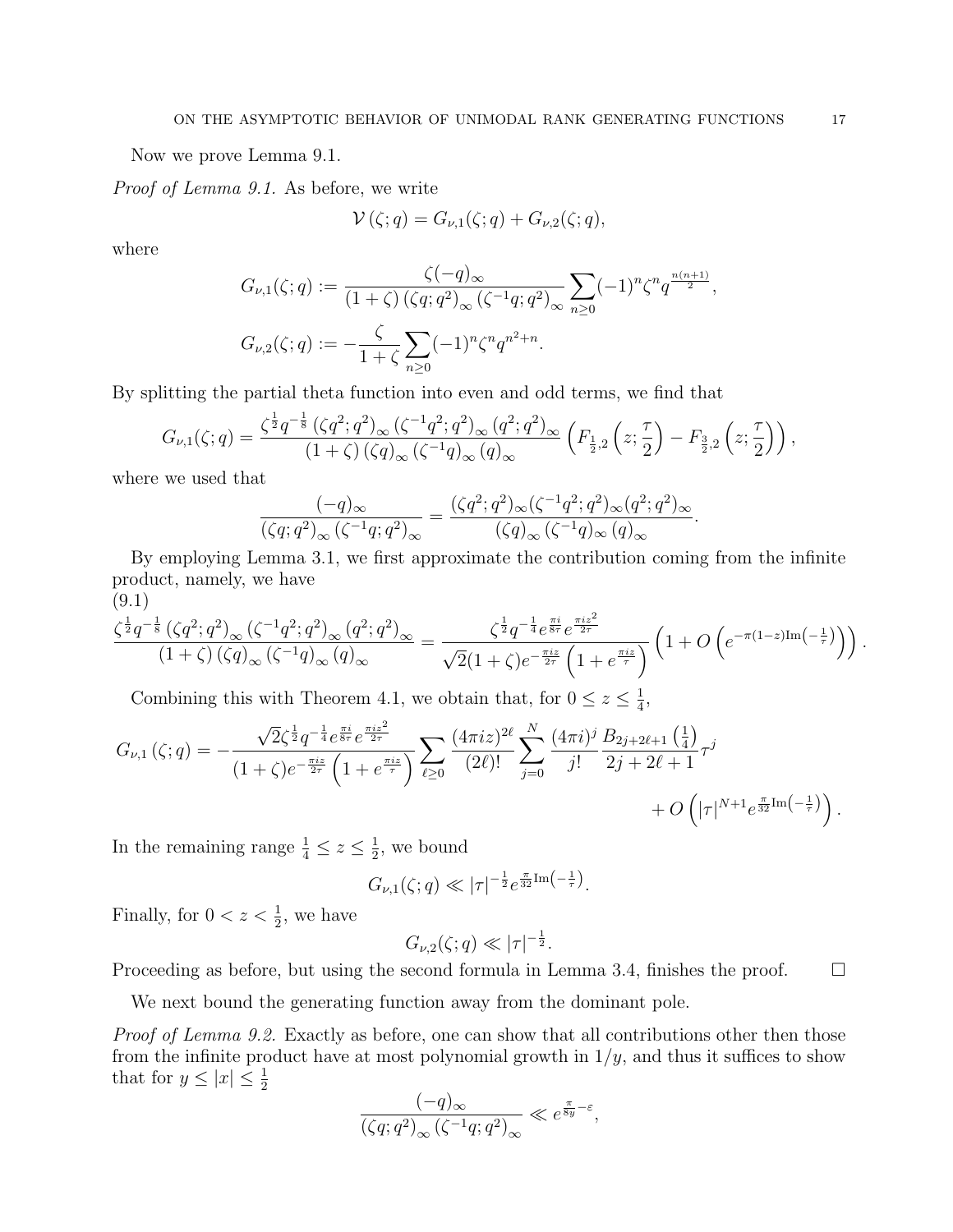for some  $\varepsilon > 0$ . From (6.10) we obtain that

$$
\frac{(-q)_{\infty}}{(\zeta q;q^2)_{\infty}(\zeta^{-1}q;q^2)_{\infty}} = \frac{1}{(q)_{\infty}(\zeta q^2;q^2)_{\infty}} \sum_{n \in \mathbb{Z}} \frac{(-1)^n q^{n(n+1)}}{1 - \zeta q^{2n+1}}.
$$

As in (6.11), we obtain

$$
\left| \sum_{n \in \mathbb{Z}} \frac{(-1)^n q^{n(n+1)}}{1 - \zeta q^{2n+1}} \right| \ll y^{-\frac{3}{2}}.
$$

To bound the remaining product, we write

$$
\log \left( \frac{1}{(q)_{\infty} (q^2; q^2)_{\infty}} \right) = \sum_{n \ge 1} \frac{q^n}{n} \left( \frac{1}{1 - q^n} + \frac{1}{1 - q^{2n}} \right),
$$

which implies that

$$
\log \left( \left| \frac{1}{(q)_{\infty} (q^2; q^2)_{\infty}} \right| \right) \leq \sum_{n \geq 1} \frac{|q|^n}{n} \left( \frac{1}{1 - |q|^n} + \frac{1}{1 - |q|^{2n}} \right) - |q| \left( \frac{1}{1 - |q|} - \frac{1}{|1 - q|} \right).
$$

The sum on  $n$  now equals

$$
\log\left(\frac{1}{(\vert q \vert; \vert q \vert)_\infty \left(\vert q \vert^2; \vert q \vert^2 \right)_\infty}\right) = \frac{\pi}{8y} + O\left(\log(y)\right).
$$

Moreover, as in the proof of Lemma 3.5 in [3], we may bound

$$
1 - |q| = 2\pi y + O(y^2)
$$

$$
|1 - q| \ge 2\sqrt{2\pi y}.
$$

This easily yields the claim.

,

### **REFERENCES**

- [1] G. Andrews and B. Berndt, Ramanujan's Lost Notebook Part II, Springer, New York, 2009.
- [2] B. Berndt, H. Chan, S. Chan, and W.-C. Liaw, Cranks and dissections in Ramanujan's Lost Notebook, J. Combin. Theory Ser. A, 109 (2005), 91–120.
- [3] K. Bringmann and J. Dousse, Dyson's crank conjecture and the uniform asymptotic behavior of certain inverse theta functions, Transaction of AMS, accepted for publication.
- [4] J. Dousse and M. Mertens, Asymptotic Formulae for partition ranks, Acta. Arith. 168 (2015), 83–100.
- [5] B. Kim, E. Kim, and J. Seo, Asymptotics for q-expansions involving partial theta functions, Discrete. Math. 338 (2015), 180–189.
- [6] B. Kim and J. Lovejoy, The rank of a unimodal sequence and a partial theta identity of Ramanujan, Int. J. Number Theory 10 (2014), 1081–1098.
- [7] B. Kim and J. Lovejoy, Ramanujan-type partial theta identities and rank differences for special unimodal sequences, Ann. Comb., accepted for the publication.
- [8] D. Lehmer, On the Maxima and Minima of Bernoulli Polynomials, American Mathematical Monthly 47 (1940), 533–538.
- [9] F. Lima, An Euler-type formula for  $\beta(2n)$  and closed-form expressions for a class of zeta series, Integral Transforms Spec. Funct. 23 (2012), 649–657.
- [10] D. Parry and R. Rhoades, Dyson's crank distribution conjecture, preprint.
- [11] E. Wright, Stacks, Quart. J. Math. Oxford Ser. (2) 19 (1968), 313–320.
- [12] E. Wright, Stacks, II, Quart. J. Math. Oxford Ser. (2) 22 (1971), 107–116.